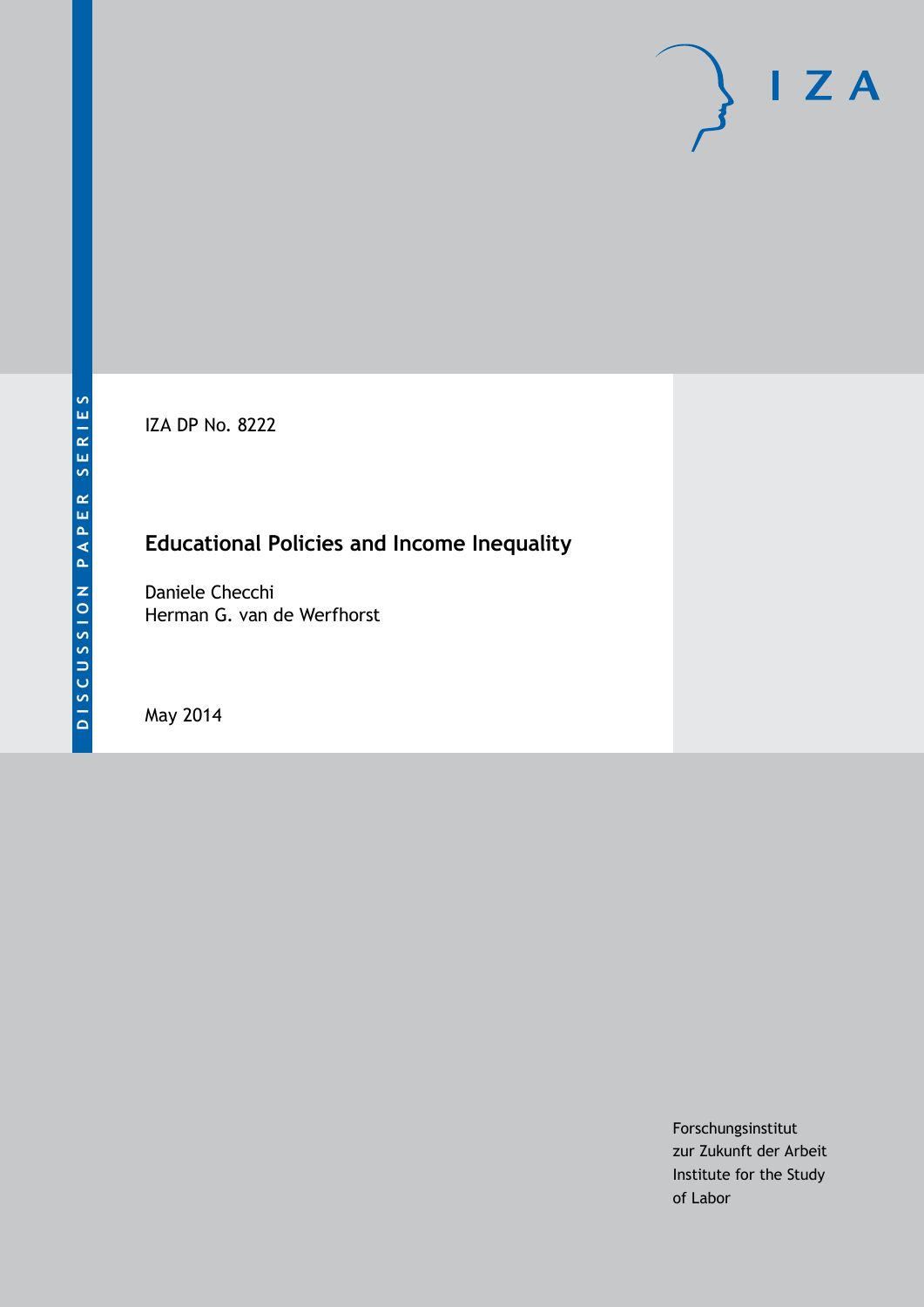# **Educational Policies and Income Inequality**

## **Daniele Checchi**

*University of Milan and IZA*

### **Herman G. van de Werfhorst**

*University of Amsterdam*

### Discussion Paper No. 8222 May 2014

IZA

P.O. Box 7240 53072 Bonn **Germany** 

Phone: +49-228-3894-0 Fax: +49-228-3894-180 E-mail: [iza@iza.org](mailto:iza@iza.org)

Any opinions expressed here are those of the author(s) and not those of IZA. Research published in this series may include views on policy, but the institute itself takes no institutional policy positions. The IZA research network is committed to the IZA Guiding Principles of Research Integrity.

The Institute for the Study of Labor (IZA) in Bonn is a local and virtual international research center and a place of communication between science, politics and business. IZA is an independent nonprofit organization supported by Deutsche Post Foundation. The center is associated with the University of Bonn and offers a stimulating research environment through its international network, workshops and conferences, data service, project support, research visits and doctoral program. IZA engages in (i) original and internationally competitive research in all fields of labor economics, (ii) development of policy concepts, and (iii) dissemination of research results and concepts to the interested public.

IZA Discussion Papers often represent preliminary work and are circulated to encourage discussion. Citation of such a paper should account for its provisional character. A revised version may be available directly from the author.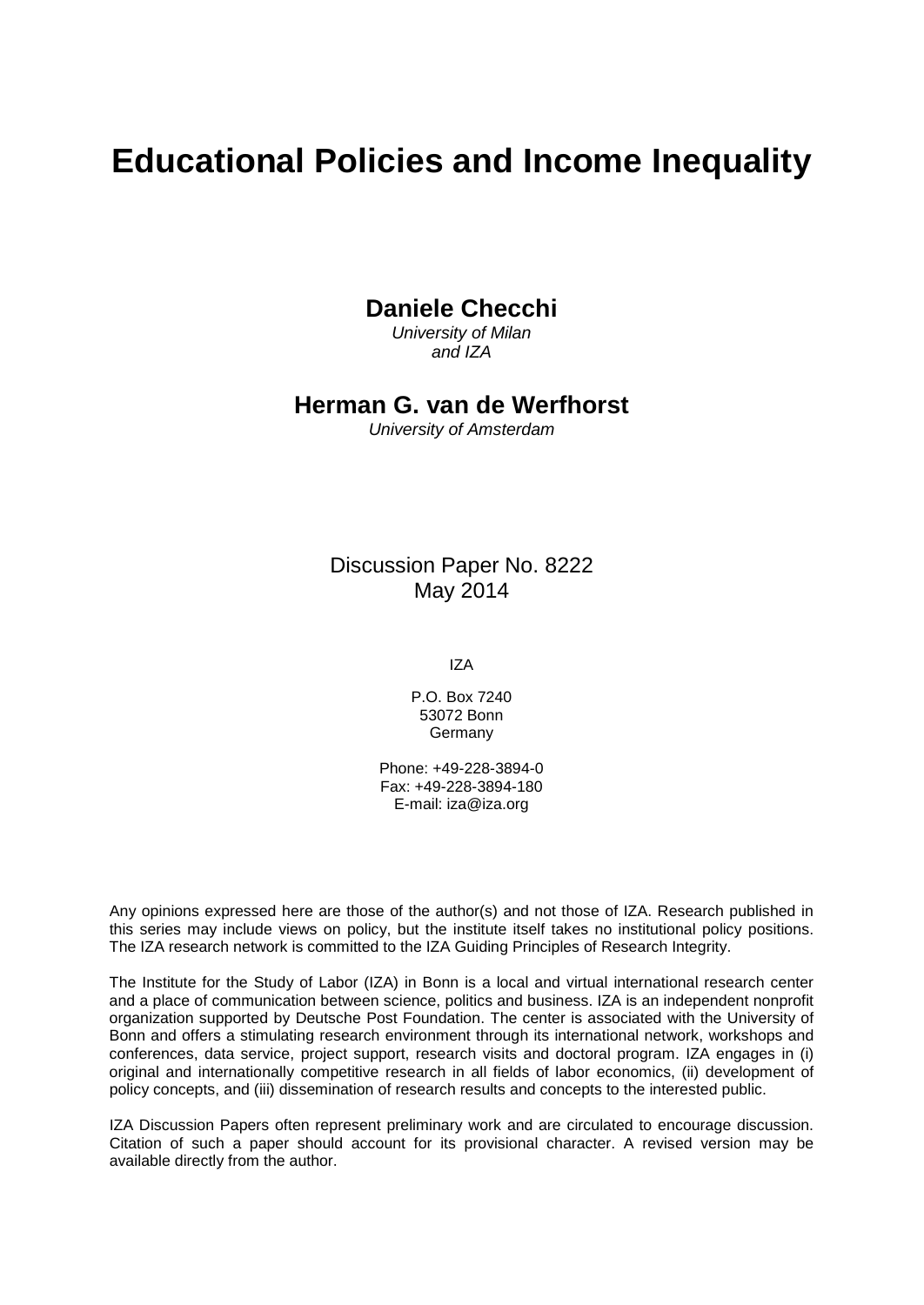IZA Discussion Paper No. 8222 May 2014

# **ABSTRACT**

# **Educational Policies and Income Inequality**

In this paper we study the associations between educational policies, distributions of educational attainments and income distributions. By matching inequality measures on test scores, years of education and labour earnings by country, birth cohorts and gender, we show that inequality in education (measured both at quality and quantity levels) affect earnings inequality. We then consider potential endogeneity of educational distributions and we resort to instrumental estimation using information on government reforming activity in the field of education. By controlling for country-specific and time fixed effects, and by separating age and cohorts effects, we prove that educational inequality respond to educational reforms, identifying educational policies (like later entry into compulsory education or introduction of standardised tests) capable to reduce income inequalities thirty years later.

JEL Classification: I24, I28

Keywords: educational inequality, test score, earnings inequality, educational policies

Corresponding author:

Daniele Checchi Department of Economics University of Milan via Conservatorio 7 20122 Milano Italy E-mail: [daniele.checchi@unimi.it](mailto:daniele.checchi@unimi.it)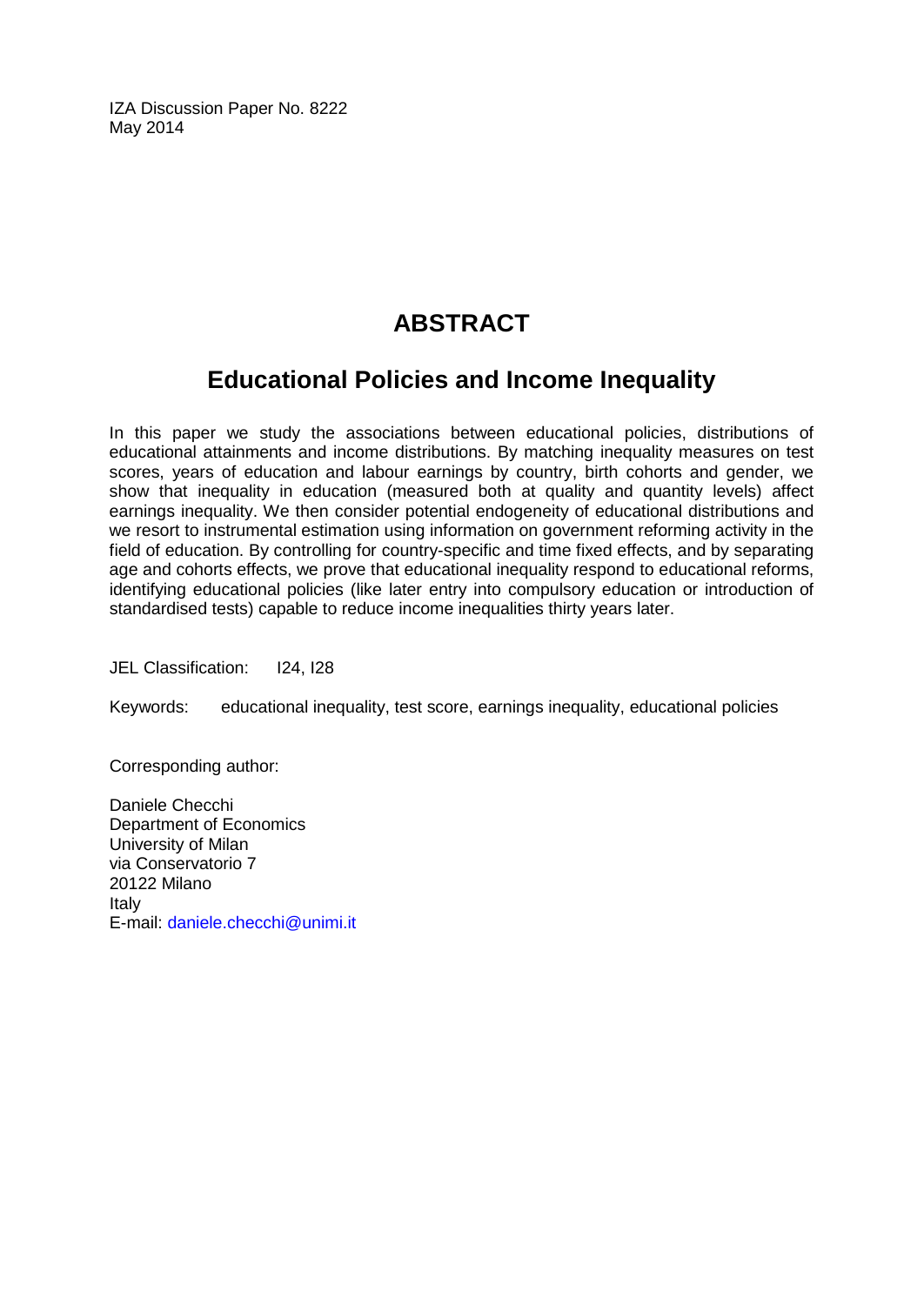#### **Introduction**

Thanks to the abundant availability of comparative data on student achievement, we have come to know a lot about the association between characteristics of educational systems and student learning. Student achievement tests like the Programme of International Student Assessment (PISA), the Trends in International Mathematics and Science Study (TIMSS) and the Programme for International Reading and Literacy Study (PIRLS) have helped us to understand whether educational policies are related to the distribution of student performance, and inequality in performance by social and ethnic background (Hanushek and Wössmann 2011; Kerckhoff 1995; Van de Werfhorst and Mijs 2010; Brunello and Checchi 2007; Marks 2005; Cobb-Clark et al. 2012). Educational policies that received attention include, among others, tracking, accountability regulations, and length of compulsory schooling.

 However, there are three shortcomings in the present literature. First, most of the studies have looked at educational policies in a static way, whereas policies in fact change over time within countries. Given the cross-sectional nature of the comparative datasets the cross-sectional focus is understandable, but to assess whether policies affect outcomes (in a causal meaning) one would also want to exploit within-country temporal variations. Second, the literature has mostly concentrated on student achievement at a relatively young age (mostly students aged between 8 and 15). Other outcomes in educational distributions, most notably the attained level of education, has received far less attention from a policy perspective. In other words, most attention has been paid to the 'quality' of education rather than its 'quantity'. This is unfortunate, because we do not know whether policies that are related to the quality of education are also related to the quantity of schooling in societies. Thirdly, studies focusing on educational policy have mostly addressed *educational* outcomes. It is heavily understudied whether educational policies have, through their effects on educational distributions, also repercussions on income and earnings distributions in societies. In our view it is crucial to understand whether policies affect educational and income distributions, because the effectiveness of educational systems may be assessed not only in terms of the skills and qualifications that are produced, but also in terms of the stratification in society that is generated through educational policies. After all, educational policy is often geared towards preparing youth for adult life, so to understand whether this preparation is successful one needs to study distributions in earnings and income in addition to distributions in educational outcomes.

 In this paper we contribute to understanding the associations between educational policies, educational distributions and income distributions by combining four sorts of data. First, as a starting point we have exploited comparative mathematics achievement data from various years: the First International Mathematics Study of 1964 (FIMS64), the Second International Mathematics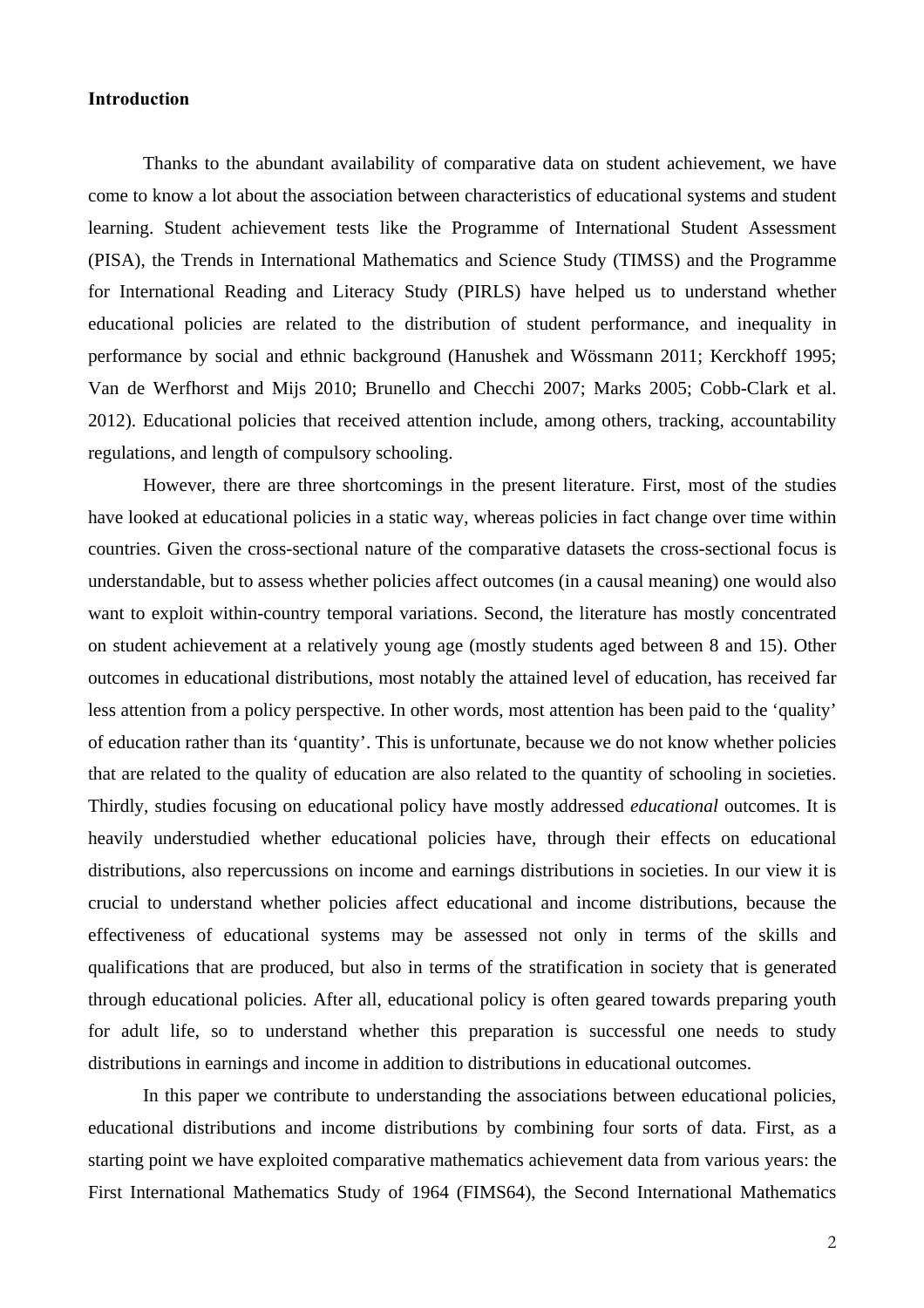Study of 1980-1982 (SIMS80), and the Trends in International Mathematics and Science Study of 1995 (TIMSS95). This collection provides us with mathematics achievement data, as indicator of the 'quality' of education, for a multitude of cohorts and countries, split out by gender. Second, for the cohorts and countries for which data were available in these student achievement tests, we have collected data on educational policies, including policies on compulsory education, school and/or teachers' autonomy, and tracking age (see Braga et al. 2013). Third, using data from Eurostat, we have collected data on educational attainments measured by the (median) years of schooling required to attain a specific degree, following the ISCED classification. This is again done for each combination of cohort, country and gender separately. Fourth, for each combination of country, cohort and gender we have calculated income inequalities using the European Community Household Panel (ECHP) and the European Union Statistics on Income and Living Conditions (EUSILC), the latter being official European Union data on income statistics.

These four data sources enable us to study whether educational policies are related to the distribution of quality and quantity of education, and whether policies and educational distributions (of both quality and quantity) are related to income inequality. By controlling for country-specific and time fixed effects, and by separating age and cohorts effects, we believe that our assessment of policy effects is stronger than in most other studies. Our results indicate that inequality in education (measured both at quality and quantity levels) affect earnings inequality. In addition, since educational inequality respond to educational reforms, we are able to identify educational policies (like later entry into compulsory education or introduction of standardised tests) capable to reduce income inequalities thirty years later.

#### **Policies, education and income distributions**

#### *Educational policy and educational outcomes*

The wealth of data, and the improved statistical knowledge to analyze them, has led to a great number of studies on inequality of educational opportunity in relation to characteristics of educational systems. Much of the literature has been reviewed elsewhere (Hanushek and Wössmann 2011; Van de Werfhorst and Mijs 2010). Two different forms of inequality have been addressed: inequality as dispersion (i.e. within-country variance in student test scores), and inequality of educational opportunity (i.e. the association between social or ethnic origin and student test scores in a given country). These are two distinct forms of inequality, as a limited dispersion could coincide with a rigorous placement on the achievement scales based on social origin; or a wide dispersion could coincide with limited effects of social origin on where in the distribution a student would be placed. Yet, in practice the two are related (Duru-Bellat and Suchaut 2005).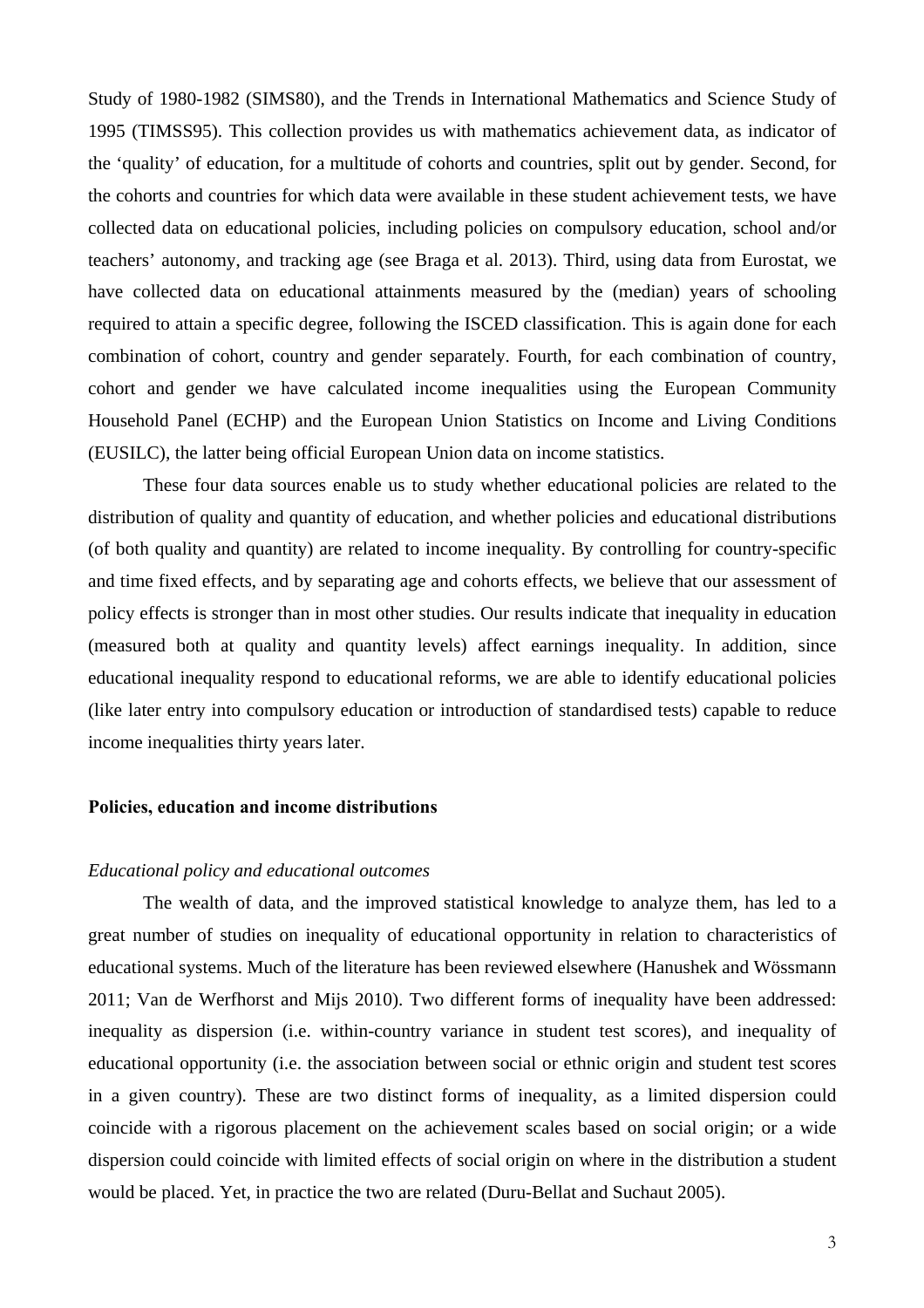Figure 1 shows the two forms of inequality with regard to mathematics achievement, using the Trends in International Mathematics and Science Study of 2011 (TIMSS 2011, grade 8) and the OECD's Programme for International Student Assessment of 2009 (PISA 2009, 15-year olds). Inequality as dispersion is measured by the standard deviation in mathematics achievement. Inequality of opportunity is measured by the effect of the number of books in the household (a useful indicator of social background, Schütz et al. 2008) on mathematics achievement. Books in the household are measured as the within-country proportional score, ranging from 0-1, and mathematics is measured using a factor score on five plausible values. Figure 1 shows a positive association between the two forms of inequality. Countries with larger dispersions have, on average, also a stronger relationship between social background and student achievement. At the country level, the two forms of inequality are correlated at  $\rho = 0.7$ , in both datasets.



*Figure 1: Inequality as dispersion and inequality of opportunities* 

The level of inequality in a school system seems to be related to the educational institutional structure in a society. Earlier research has focused on several indicators of educational systems, including early tracking, school accountability, the usage of centralized tests, the existence of (public) early childhood education, and the size of the private sector.

 One of the main factors related to inequality is the extent to which, and at which moment, students are tracked in different educational trajectories. Early selection in the educational system is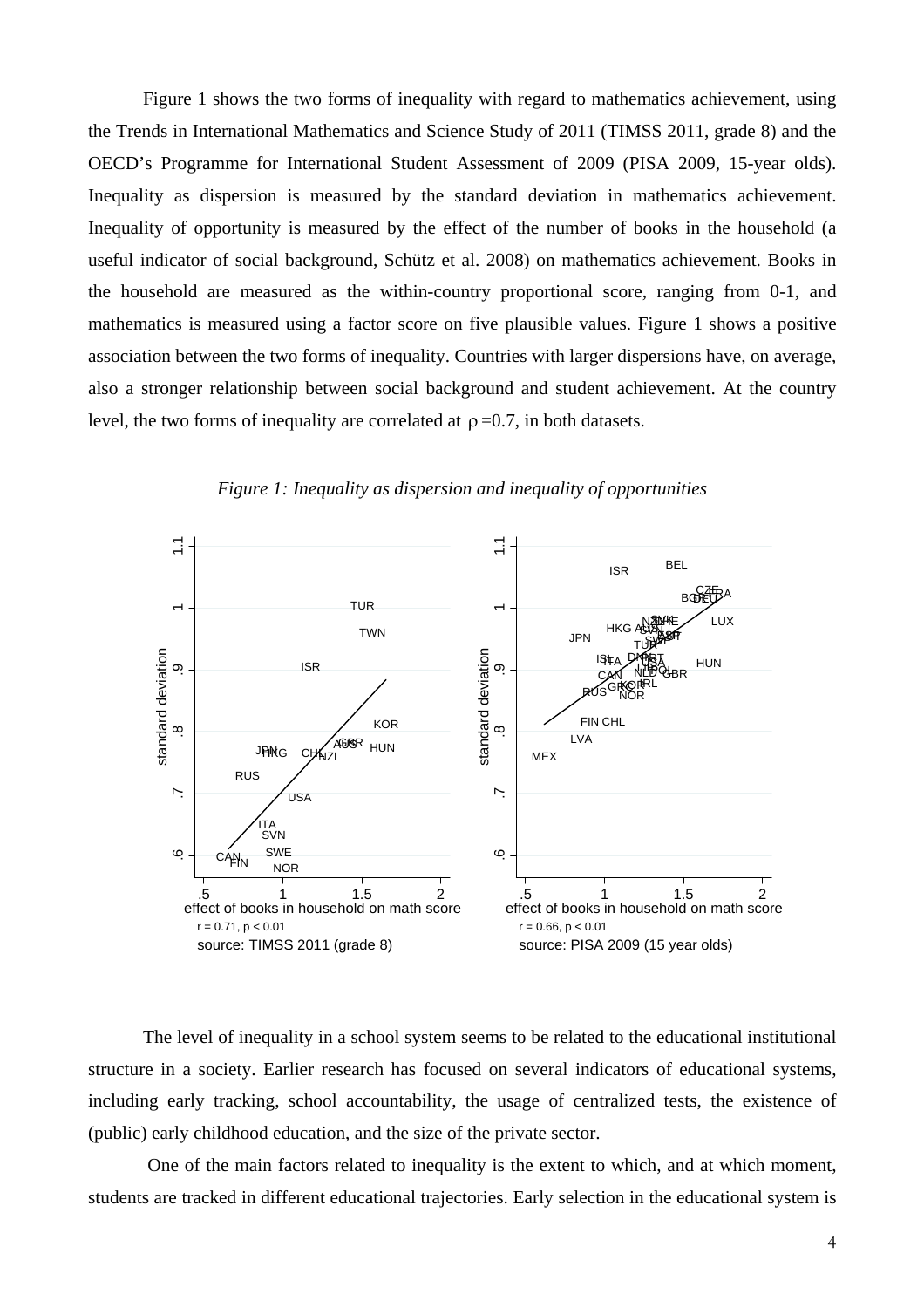known to be associated to higher levels of inequality in student test scores and educational attainment by social origin (Bol and Van de Werfhorst 2013; Brunello and Checchi 2007; Horn 2009; Husén 1973; Marks 2005; Pfeffer 2008; Schütz et al. 2008). Also ethnic inequalities are larger in early tracking systems than in comprehensive systems (Cobb-Clark et al. 2012; Entorf and Lauk 2008, but see Dronkers and De Heus 2010). More strongly differentiated systems are also associated to more realistic expectations of students concerning future educational attainment (Buchmann and Dalton 2002; Buchmann and Park 2009; Kerckhoff 1977), which may explain the relatively early formation of political interests (Koçer and Van de Werfhorst 2012). Importantly, especially early tracking, and not so much the vocational sector in upper secondary education, is related to larger inequalities of opportunity (Brunello and Checchi 2007; Bol and Van de Werfhorst 2013). A strong vocational sector in the education system functions rather inclusionary rather than diverging (cf. Arum and Shavit 1995; Shavit and Müller 2000).

The evidence on the relationship between early differentiation/tracking and inequality as dispersion is more mixed. Some have reported higher dispersions in countries with more intensified forms of between-school differentiation/tracking (Hanushek and Wössmann 2005; Huang 2009; Montt 2011), whereas findings of other studies do not point in that direction (Vandenberge 2006; Micklewright and Schnepf 2007).

The evidence is also more mixed with regard to the relationship between other characteristics of educational systems and inequalities. The size of the private schooling sector has been found to be uncorrelated to the level of inequality by social origin (Pfeffer 2008; Bol and Van de Werfhorst 2013). School accountability is associated to lower inequalities in student achievement by parental education (Wössmann 2005). Lower levels of ethnic inequality are found in systems with an earlier starting age of compulsory education (Cobb-Clark et al. 2012), with centralized examinations, and a small private schooling sector (Cobb-Clark et al. 2012; Wössmann 2005). Larger private contributions to early childhood education exacerbate income inequalities between families, which may impact unequal take-up and benefit from it (Meyers and Gornick 2003). But more generally Hanushek and Wössmann (2011) conclude that country characteristics related to resources have limited effects on student learning, whereas other institutional effects relating to the structure of schools have stronger impacts.

#### **Educational distributions and income distributions**

The relationship between education and earnings has a long tradition in the economic and sociological literature (see Card 1999 and Heckman et al. 2006 for reviews of the Mincerian approach). Less attention has been devoted to the relationship between the distribution of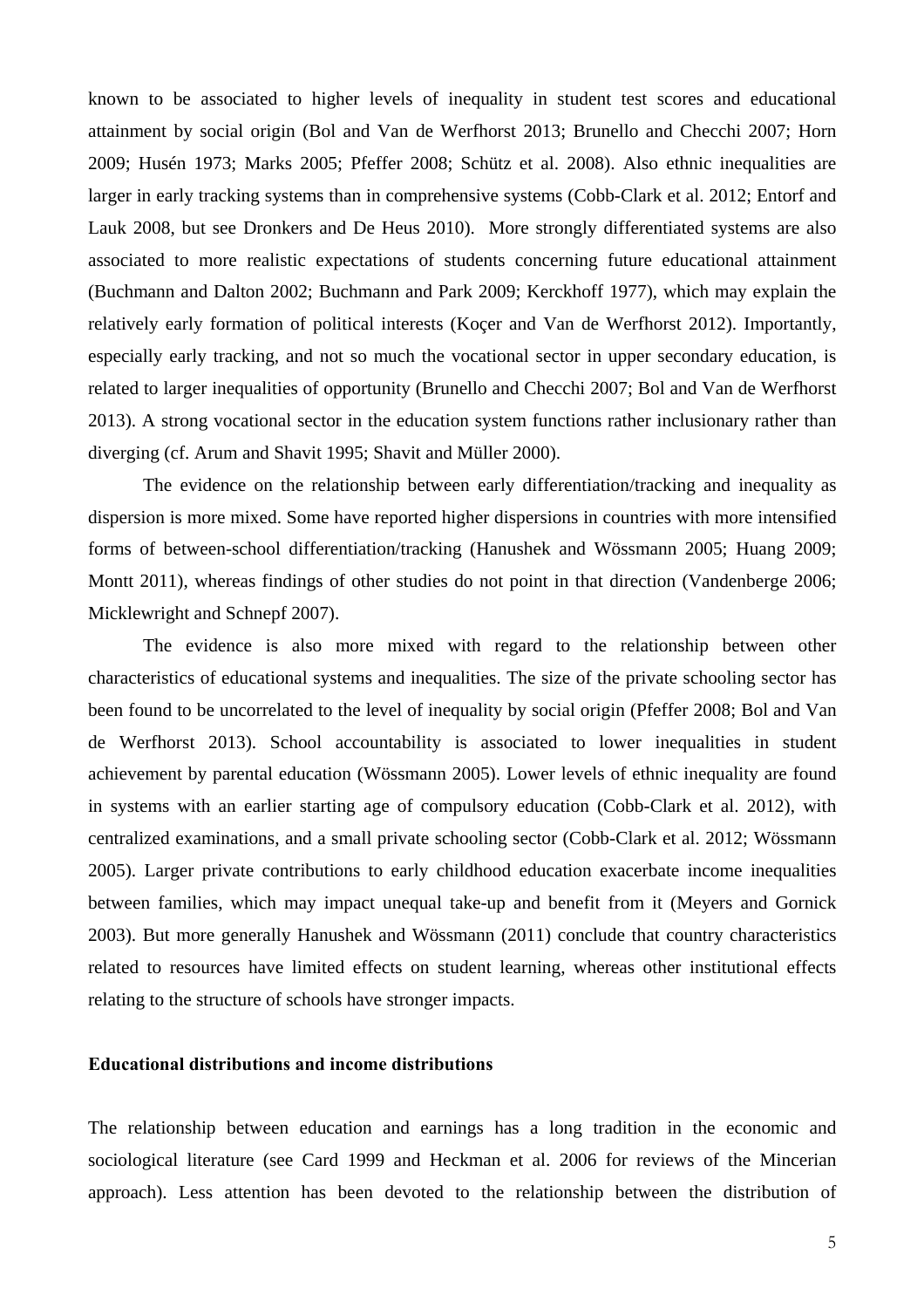educational attainments and the distribution of earnings (see Peracchi 2006, De Gregorio and Lee 2002 and Rodriguez-Pose and Selios 2009 for notable exceptions), possibly because the difficulty of identifying clear causal links between the two, given the presence of unobservables. An increase in earnings inequality may prevent educational investments when households are liquidity constrained (Galor 2012), but may also represent an incentive to acquire further education. General equilibrium models should account for the relative speeds of expansion of demand and supply for skills (the so-called "Timbergen race": see Acemoglu and Autor 2011; Goldin and Katz 2009).

More recently, some studies have investigated the relationship between the distribution of education distinguishing between quantity (typically measured by the years of schooling) and quality of educational attainments (measured by level of competences). In particular, the educational endowment (call it human capital for simplicity) can be considered as consisting in two dimensions: *quantity* (years of education *h* ) and *quality* (competences *q* ). In accordance with most of the theoretical and empirical literature, earnings *y* are assumed to be correlated with total human capital along these two dimensions. If we make the further assumption that quantity and quality interact in the production of human capital as imperfect substitutes, we may write

$$
y = f(h, q), f'_h > 0, f'_q > 0, f''_{hq} \ge 0
$$
 (1)

Consequently, inequality in earnings depends on the distribution of years of education and of competences, as well as on their covariance. Assuming for (1) a standard Cobb-Douglas formulation one can write

$$
y = Ah^{\alpha} q^{\beta} \tag{2}
$$

which can then be re-expressed in log-linear terms, with  $\alpha$  and  $\beta$  indicating the earnings elasticity wrt quantity and quality of education, respectively. If information about cognitive skills of the interviewee is available, it is then possible to estimate an augmented Mincerian wage function of the type

$$
\log(y_{ij}) = a_j + \alpha_j \log(h_i) + \beta_j \log(q_i) + \varepsilon_{ij}
$$
\n(3)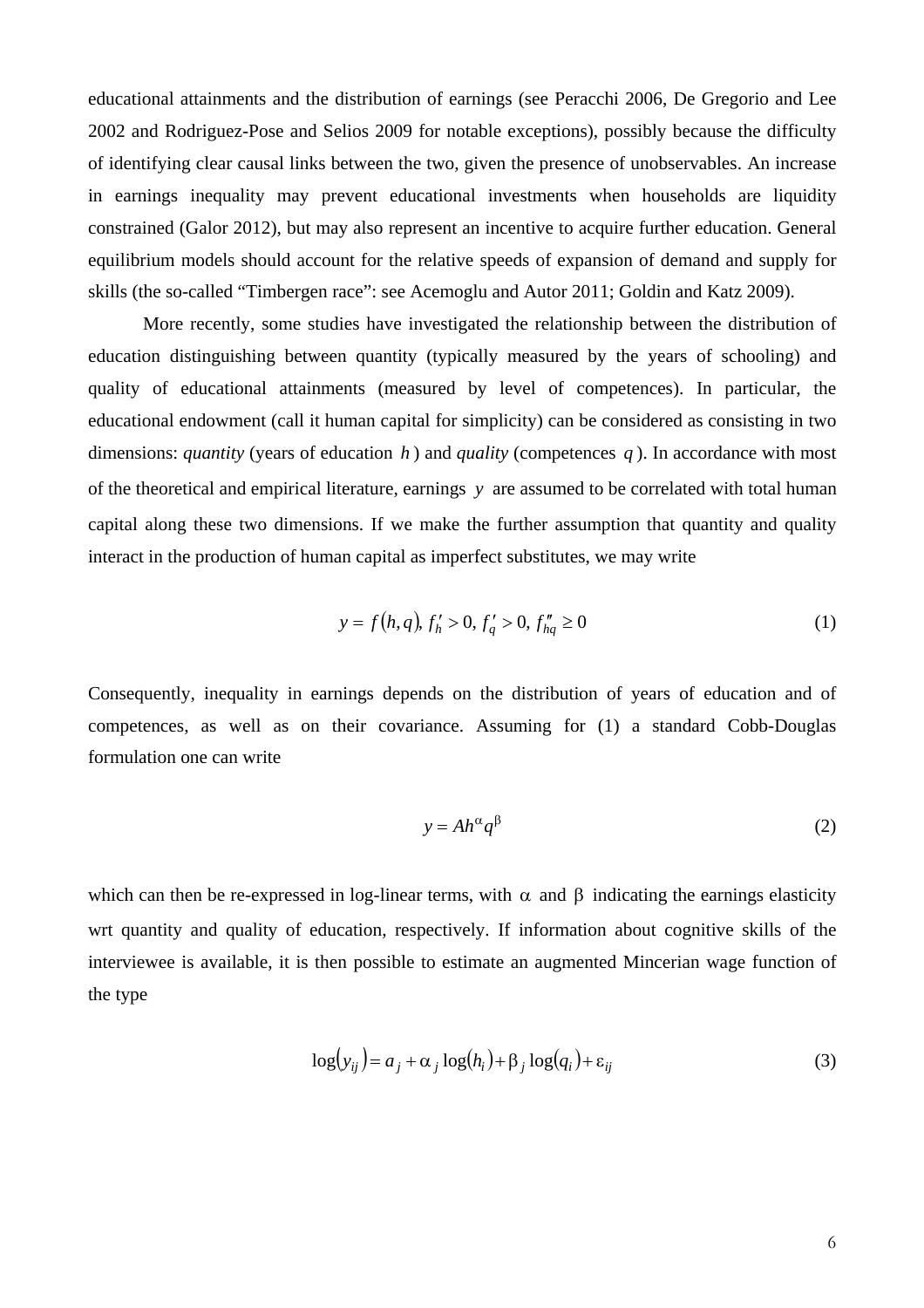where *i* indicates the individual and *j* a specific labour market (typically a country/region). Equation (3) has been estimated by Blau and Kahn (2005) using micro-data from  $IALS<sup>1</sup>$ . They claim that the greater dispersion of cognitive test scores in the United States plays a part in explaining higher U.S. wage inequality. The estimated  $\hat{\alpha}$  and  $\hat{\beta}$  give us an idea of the relative contribution of quantity and quality of education in generating income inequality.<sup>2</sup> In the same vein, using the Canadian file of the same survey, Green and Riddell (2003) estimate a linear polynomial version of equation (3), showing that the impact of literacy on earnings does not vary across quantiles of the earnings distribution, while the interaction of schooling and literacy is statistically insignificant. This result can be interpreted as a signal that competences provide an autonomous contribution to observed inequality, conditional on identical school attainment. Freeman and Schettkat (2001) follow a parallel approach when comparing US and Germany earnings inequality, by comparing the distribution of earnings at different points of the distribution of competences in the adult population using the same IALS survey. They show that US is characterised by greater inequality in competences than Germany, which is reflected into greater inequality in earnings, and they attribute this difference to both the educational system (the German apprenticeship system would raise the bottom of the competence distribution) and the bargaining structure (Germany is characterised by stronger union movement than US). Also a more recent study has found a crosssectional correlation between a country's level of inequality in adult skills (using PIAAC 2012 data) and income inequality (Solga 2014).

The main problem of this research strategy is the potential endogeneity of the right-hand side regressors, since more talented individuals may possess higher level of competences (as well as achieve higher educational attainments) while obtaining higher earnings. In the absence of credible instruments, it is hard to accept a causal interpretation of previous results. In addition, competences are typically measured at the very same time when information on earnings is collected (cf. Solga 2014). But competences are (positively) correlated with educational attainment as well as with labour market participation, thus requiring an appropriate modelling of the self-selection into the labour market.

Ideally, one would require a dataset where competences were predetermined with respect to schooling, which in turn were predetermined with respect to the transition to the labour market.

<sup>&</sup>lt;sup>1</sup> IALS is a survey collecting information on adult literacy in representative samples for some OECD countries, implemented in different years - 1994, 1996, 1998 - for different countries using a common questionnaire. The central element of the survey was the direct assessment of the literacy skills of respondents, but the background questionnaire also included detailed information on individual socio-demographic characteristics. In the public use version of the file, earnings were made available in categorical form, but the authors got access to the actual value. For more information, see http://www.statcan.gc.ca/dli-ild/data-donnees/ftp/ials-eiaa-eng.htm) 2

They write "*For example, a one standard deviation increase in test scores raises wages by 5.3 to 15.9 percent for men and 0.7 to 16.2 percent for women* [our β coefficient]*, while a one standard deviation increase in education raises wages by 4.8 to 16.8 percent for men and 6.8 to 26.6 percent for women.* [our  $\alpha$  coefficient]."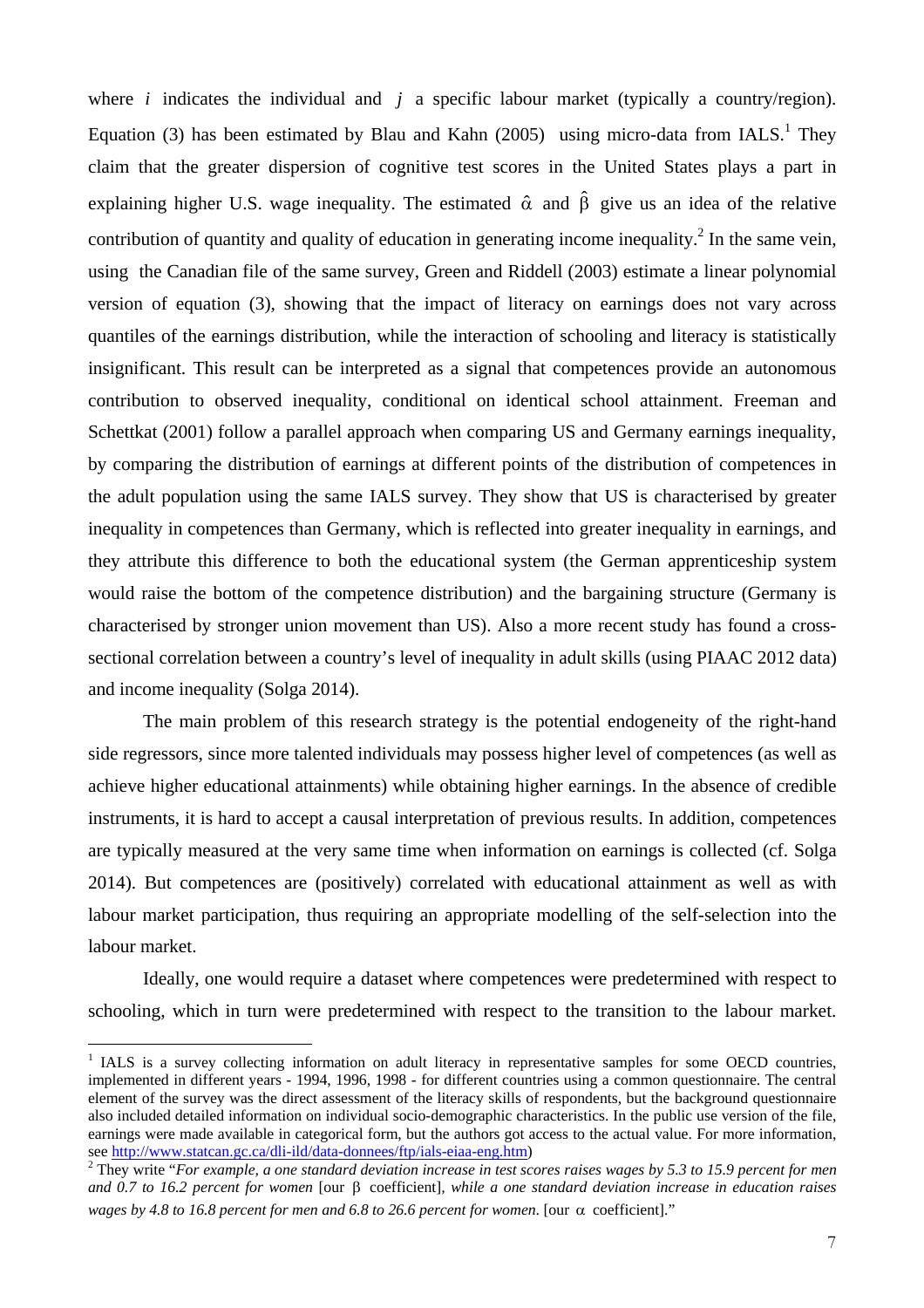Unfortunately, these dataset do exist in a few countries where longitudinal datasets were started several decades ago (US, UK, Sweden), but they hardly usable in a cross-country perspective. This has led us to pursue an alternative strategy of *country/cohort analysis, matching aggregate inequality measures of competences, schooling and earnings based on the birth year of the relevant cohort*. Bedard and Ferrall (2003), who study the correlation between the distribution of competences and the wage distribution of workers in the same birth cohorts, have already followed a similar strategy. They show that Lorenz curves for a cohort's wages always lay above the cohort's test score Lorenz curve. However, in their analysis, they do not take into account the mediating role played by educational attainment. Nor did they investigate the relevance of education policies, which, as we demonstrate, are highly influential on the distribution of education and incomes.

In the present paper we amend for this weakness by explicitly including inequality measures for schooling, and taking into account the potential endogeneity of these different dimensions of human capital. We also significantly extend the sample size, by considering repeated observations of the same cohort over different points of their life cycles. This strategy has pros and cons. The pros are represented by the possibility of potentially identifying causal effects of the human capital distribution onto the earnings distribution. The cons are working with aggregate data, which introduce possible confounding factors, which are only partially cured by including country/year fixed effects. In addition, aggregate data dramatically reduces the degrees of freedom, incurring in small sample problems when estimating. Overall, we deem that advantages overwhelm disadvantages, and that the present exercise may contribute to the advancement of our knowledge.

#### **Empirical strategy**

Let us start with a linearised version of equation (3), which reads as

$$
y_{ij} = a_j + \alpha_j h_i + \beta_j q_i + \gamma' \mathbf{X}_{ij} + \varepsilon_{ij}
$$
 (4)

The inequality observed in the distribution of *y* will depend on the inequality in both quality *q* and quantity *h* of education, as well as on the distribution of any other observables in the vector  $\mathbf{X}_i$ (like age, gender, ethnicity and so on) or unobservable component  $\varepsilon$ . Given the non-zero correlation between education and unobservables, it is generally impossible to decompose observed earnings inequality into separated contributions of underlying factors in a consistent way.<sup>3</sup> The use

<sup>&</sup>lt;sup>3</sup> As an illustrative example consider for example the inequality measure provided by the Gini concentration index. Neglect for simplicity the differences in observables described by  $X_i$  in equation (4), rewrite it as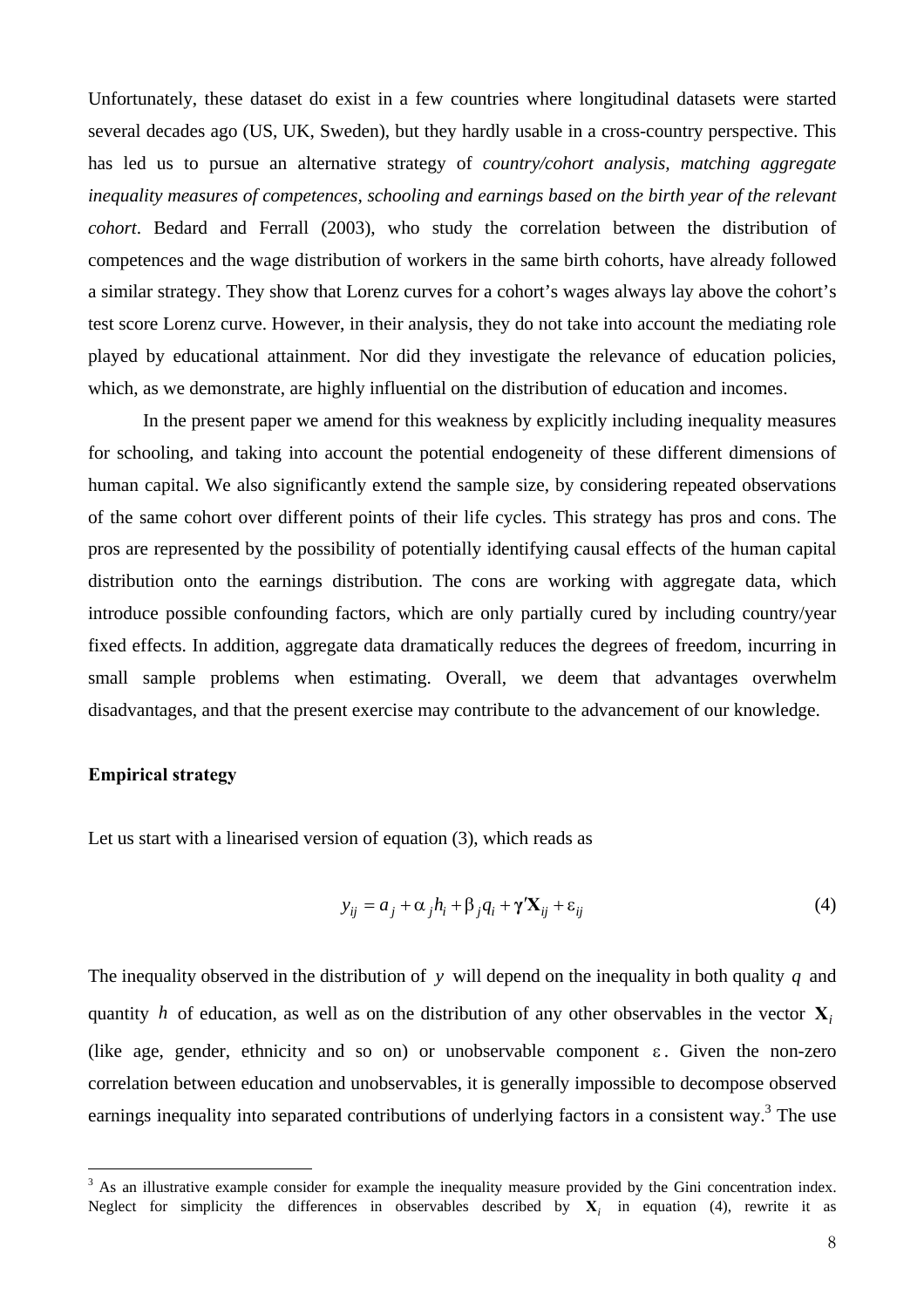of decomposable inequality indices (like Theil) does not solve our problem, since they allow for between/within group decomposition without separating covarying variables (like quantity and quality of education).

Given the practical impossibility of modelling the structural relationship between the underlying distributions, we have resorted to the more modest strategy of studying the correlation among inequality measures, from which we can still deduce educational policy relevant propositions. By indicating with  $I(x)$  a generic inequality indicator, we posit that an equivalent of equation (4) can be expressed as

$$
I(y) = \delta_j + \alpha I(h) + \beta I(q) + \omega_j
$$
\n(5)

where  $\delta_j$  is a country/year fixed effect capturing any other sort of earnings inequality variation, while  $\alpha$  and  $\beta$  measure the correlation between (the distribution of) various dimensions of human capital (quantity and quality) and earnings (or income) inequality. If *h* and/or *q* are measured well in advance with respect to *y* (in our case *h* is measured at the end of schooling by the maximal educational attainment,  $q$  is measured at the age of 14, while  $y$  is measured alternatively at the ages of 28, 44 and 59), one is tempted to provide a causal interpretation of statements like "a reduction in inequality in test scores is associated to a β-reduction in income inequality". However, unobservable components at country level (like competitiveness, solidarity, ethnic fractionalisation and so on) may drive both dimension of inequality, leading to biased estimates of the relevant coefficients. Accounting for this possibility, we have resorted to an instrumental variable strategy to estimate equation (5) leading to

$$
\begin{cases}\nI(h) = a_j + \mathbf{b}'_j \mathbf{Z}_j + e_j \\
I(q) = c_j + \mathbf{d}'_j \mathbf{Z}_j + g_j \\
I(y) = \delta_j + \alpha \hat{I}(h) + \beta \hat{I}(q) + \omega_j\n\end{cases}
$$
\n(6)

 $\overline{a}$  $y_{ij} = a_j + \alpha_j h_i + \beta_j q_i + \varepsilon_{ij}$ . The Gini index for a generic country/region *j* can be computed according to  $(y) = \frac{1}{2\mu_y} \sum_{i} \sum_{k} |y_i - y_k| = \frac{1}{2\mu_y} \sum_{i} \sum_{k} |\alpha(h_i - h_k) + \beta(q_i - q_k) + (\varepsilon_i - \varepsilon_k)|$  $i$  *k*  $j$  *k*  $j$   $\leq$   $\frac{1}{2\mu_y} \sum_{i} \sum_{k} |y_i - y_k| = \frac{1}{2\mu_y} \sum_{i} \sum_{k} |\alpha(h_i - h_k) + \beta(q_i - q_k) + (\varepsilon_i - \varepsilon_k)$  $\frac{1}{2\mu_v} \sum_i \sum_k |y_i - y_k| = \frac{1}{2\mu_v} \sum_i \sum_k |\alpha(h_i - h_k) + \beta(q_i - q_k) + (\varepsilon_i - \varepsilon_k)|$ . If one is available to accept that: *i*) the rank correlation between quality and quantity is one (namely students with the highest level of competences also obtain the highest educational attainments – in symbols  $h_i > h_k$  *iff*  $q_i > q_k$  ); *ii*) the unexpected component in earnings is small relative to the predictable component (in symbols  $a + \alpha h_i + \beta q_i > \varepsilon_i$ ,  $\forall i$ ), then it is possible to express the earnings inequality as  $Gini(y) = \alpha \frac{\mu_h}{\mu} Gini(h) + \beta \frac{\mu_q}{\mu} Gini(q) + residual$ *y q y*  $\frac{h}{\mu} Gini(h) + \beta \frac{\mu_q}{\mu_v} Gini(q) +$  $y = \alpha \frac{\mu_h}{\mu_v} Gini(h) + \beta \frac{\mu_q}{\mu_v} Gini(q) + residual$ . Thus only under implausible assumptions one can infer the inequality contribution of different component from the estimation of structural parameters in equation like (4).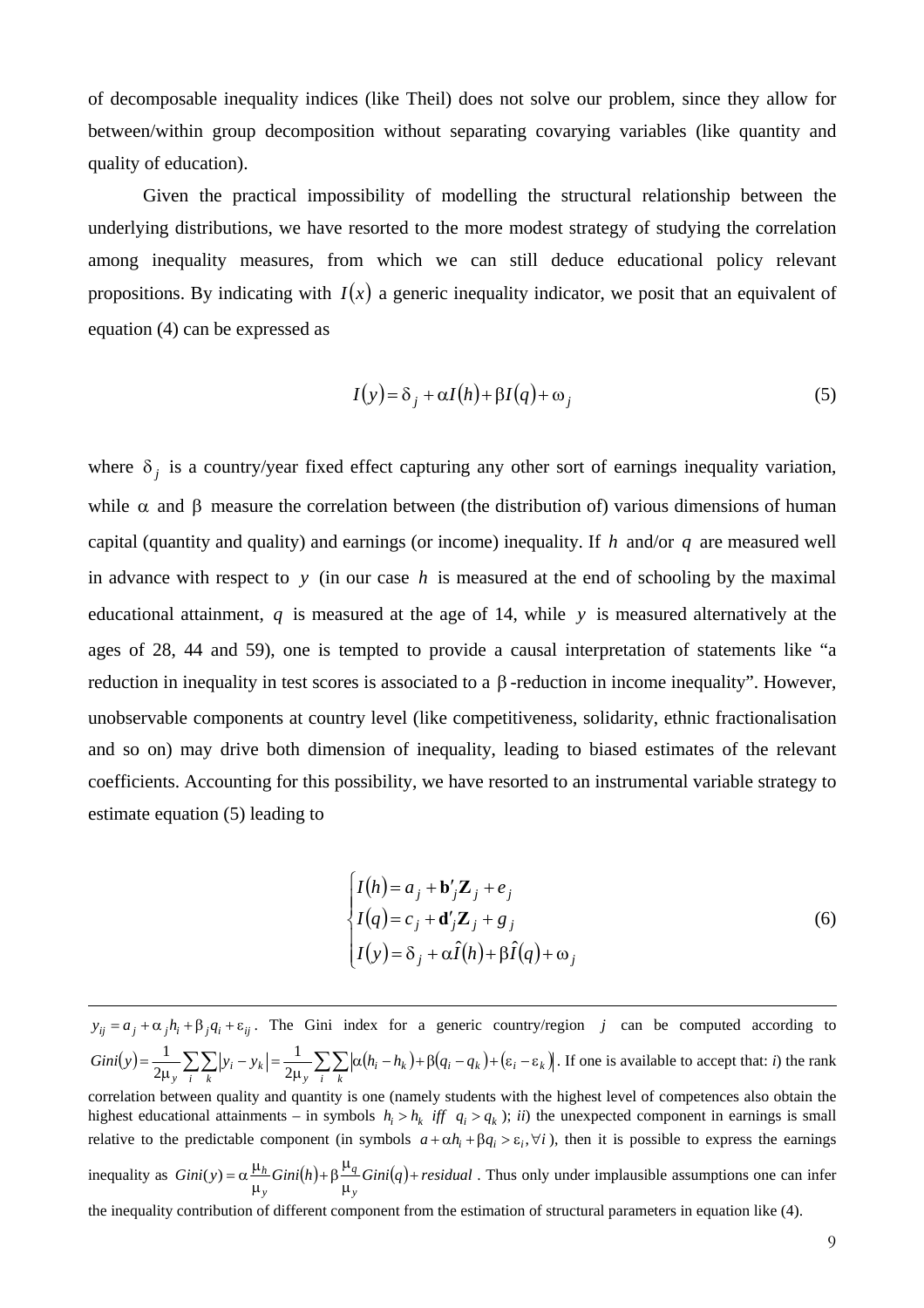where the educational inequality measures in equation (5) are replaced by their projections obtained from a vector of (supposedly) exogenous variables pertaining reforms in the educational sectors affecting the relevant birth cohorts. We thus exploit both geographical and temporal variations in educational reforms by government to obtain unbiased estimates of the causal impact of educational inequality onto income inequality.

We have already suggested that an ideal dataset should measure quantity and quality of education at the age of exiting the educational system and earnings at a later age, following the entrance in the labour market. At the best of our knowledge, such a dataset does not exist with sufficient country coverage. For this reason, we have created a new dataset by combining data on measured inequality from students' tests with data on measured inequality on earnings of the same birth cohorts, gender and country.

Data on students' competences are obtained from three early surveys on mathematical competences of 14-year-old students conducted in past decades (FIMS 1964 was the first international survey testing mathematical competences of students born in or around 1950; SIMS 1980-82 tested students born in or around 1966 and TIMSS 1995 tested students born in or around  $1981$ <sup>4</sup>. We thus start with a population composed by three birth cohorts, born in 1950, 1966 and 1981 respectively, in countries that participated to the earliest students surveys. Data on schooling and labour market outcomes for the same cohorts can be obtained from representative samples of the corresponding population at later stages. However, if observed at the same point in time, we would be confusing cohorts and age effects (namely, older cohorts are characterised by higher level of competences and earnings inequalities). For this reason, we have resorted to two available datasets existing at European level and reporting data on earnings and incomes. The first one is the European Community Household Panel (ECHP), which started in  $1994$ <sup>5</sup>. The second is the European Union Statistics on Income and Living Conditions (EUSILC), which started in 2004 and is updated annually.<sup>6</sup> We selected the 1994 ECHP wave because it was the earliest available, while we resorted to the 2009 SILC wave because it was the first survey reporting consistent information on gross incomes for all participating countries. In table 1 we show the matching rule we followed

<sup>4</sup> The FIMS (First International Mathematics Study) was conducted in 1964 to investigate the outcomes of school systems in cross-country perspective and repeated in 1980 when the SIMS (Second International Mathematics Study) took place. The third round was carried out in 1995 when the TIMSS (Trends in International Mathematics and Science Study) was administered. The data are accessible through the International Association for the Evaluation of Educational Achievement, IEA, at www.iea.nl. 5

<sup>&</sup>lt;sup>5</sup> ECHP (European Community Household Panel) is a panel survey in which a sample of households and persons has been interviewed year after year, from 1994 to 2001 (8 waves), for the 14 European countries that were members of the EU in 1994. For more information see http://epp.eurostat.ec.europa.eu/portal/page/portal/microdata/echp.

EUSILC (European Union Statistics on Income and Living Conditions) is a collection of comparable multidimensional microdata covering EU countries plus Iceland and Norway. EUSILC is a project developed by EUROSTAT, run yearly since 2004 and including both cross-section and longitudinal surveys. For more information, see http://epp.eurostat.ec.europa.eu/portal/page/portal/microdata/eu\_silc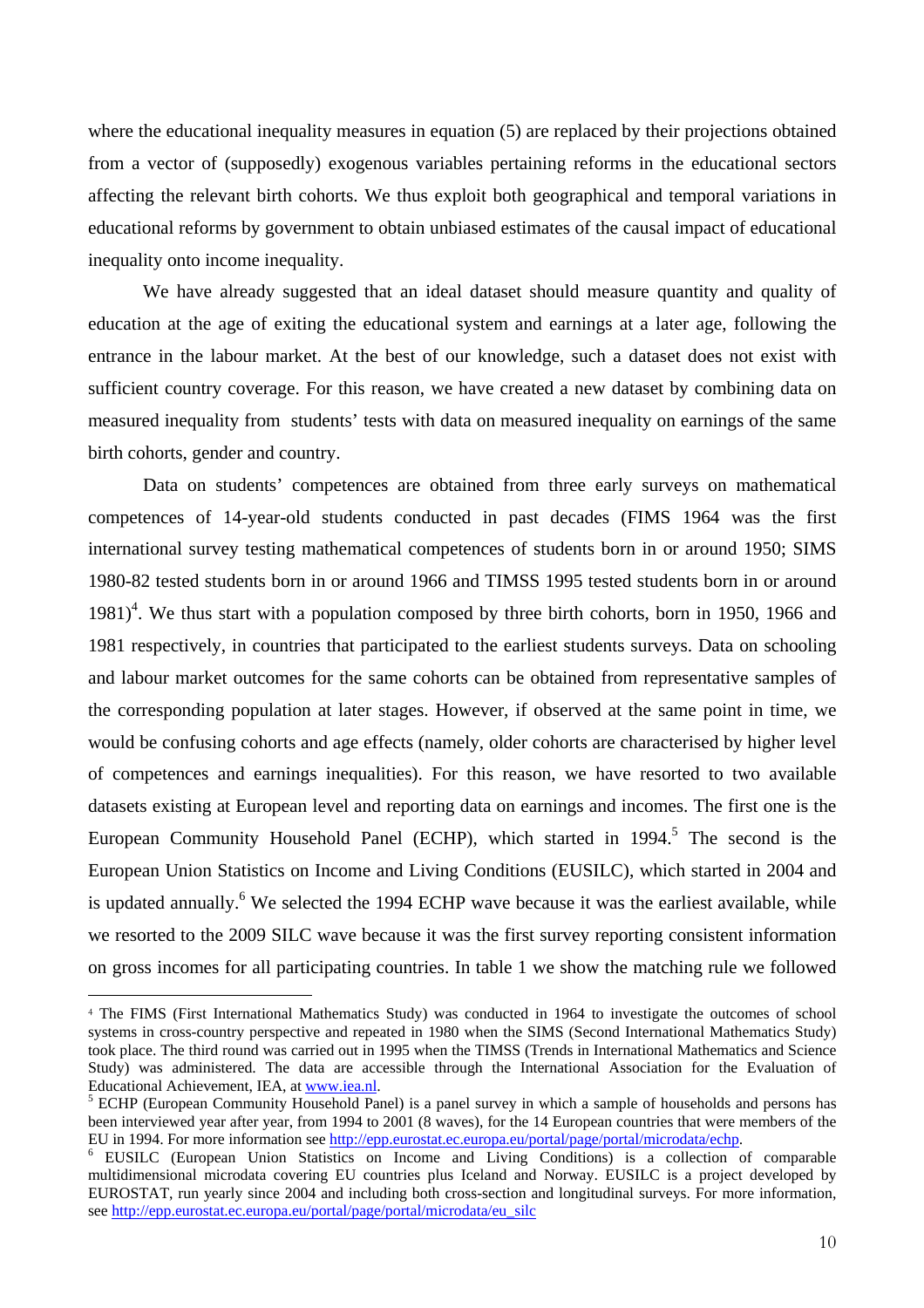to construct our dataset. Take for example the students born in 1950 and tested in 1964 among others in six European countries (Belgium<sup>7</sup>, Finland, France, Germany, Netherlands and United Kingdom). The same birth cohort can be observed in the labour market around the age of 44 in 1994, thanks to ECHP (Finnish data not available, since Finland entered in 1996), and again at age 59, using the SILC data. The same logic applies to the other cohorts.<sup>8</sup>

Labour earnings data are obtained summing earnings from dependent employment (variable EARNINGS in ECHP or variable PY010G in SILC) and earnings from self-employment (variable SELFINCOME in ECHP or variable PY050G in SILC) and excluding cases of negative values.<sup>9</sup> Individuals without earnings (housewives, unemployed, out of labour force) report zero values, but have been retained in our sample since labour market participation is potentially endogenous and definitely correlated with educational attainment and possession of competences. Thus any distribution of competences that encourages (discourages) labour market participation affects earnings distribution also via entering (leaving out) the relevant statistics.<sup>10</sup>

Data on years of education have been computed from maximum educational attainment according to ISCED classification (variable EDU in ECHP or variable PE040 in SILC) converted into years by using legal duration.<sup>11</sup> Mathematics test scores, the only domain that has been tested since the 1964 FIMS, are calculated for the FIMS, SIMS and TIMSS data based on the number of correct answers to multiple-choice items.<sup>12</sup> In order to partially account for gender composition and increase the degrees of freedom, we have computed these inequality measures separately for males and females.

 $<sup>7</sup>$  Belgian data are available for the Francophone and Flemish communities separately, but the same does not apply in</sup> the case of income data, therefore we were forced to consider Belgium as a unique entity. 8

 $8$  The cohort born in 1966 is aged 44 in 2010 and would require the use of 2010 SILC wave for consistency with the age of ECHP. After having checked that results are mostly unaffected when using either 2009 or 2010 waves, we have preferred to stick to the 2009 wave only, since there are slight changes between the two waves (for example in the coding of educational attainments). Results available from the authors.<br><sup>9</sup> Notice that in the case of ECHP all values (except France) are net of taxes, while in the case of SILC we consistently

make use of gross values. Negative earnings values exist in the case of self-employed, they have been converted into zeros in order to allow the calculation of inequality indices.

<sup>&</sup>lt;sup>10</sup> By comparing 1<sup>st</sup> and 4<sup>th</sup> (and 2<sup>nd</sup> and 5<sup>th</sup>) earning inequality mean values in table 2 one can grasp what is the potential size of distortion when including or excluding the non-labour force component.

 $11$  In the absence of an official source of legal duration possibly varying across different birth cohorts, we have obtained an estimate of median duration of studies by using the individual age of leaving school (variable AGEDU in ECHP or variable PE030 "Year when highest level of education was attained" in SILC), and then we have assigned 7 years for ISCED=1, 10 years for ISCED=2, 13 years for ISCED=3, 15 years for ISCED=4 and 18 years for ISCED=5 in SILC. Corresponding values are 8 for EDU=1, 12 for EDU=2 and 17 for EDU=3 in ECHP.

<sup>12</sup> Although since 1995, item response theory has been used to measure five plausible values of the true mathematics performance, for the earlier cohorts this was not possible. In TIMSS 1995 the correlation between our test score and the five plausible values is, in all five cases, 0.89. For reasons of comparability we chose to operationalize math in the same way for all three cohorts.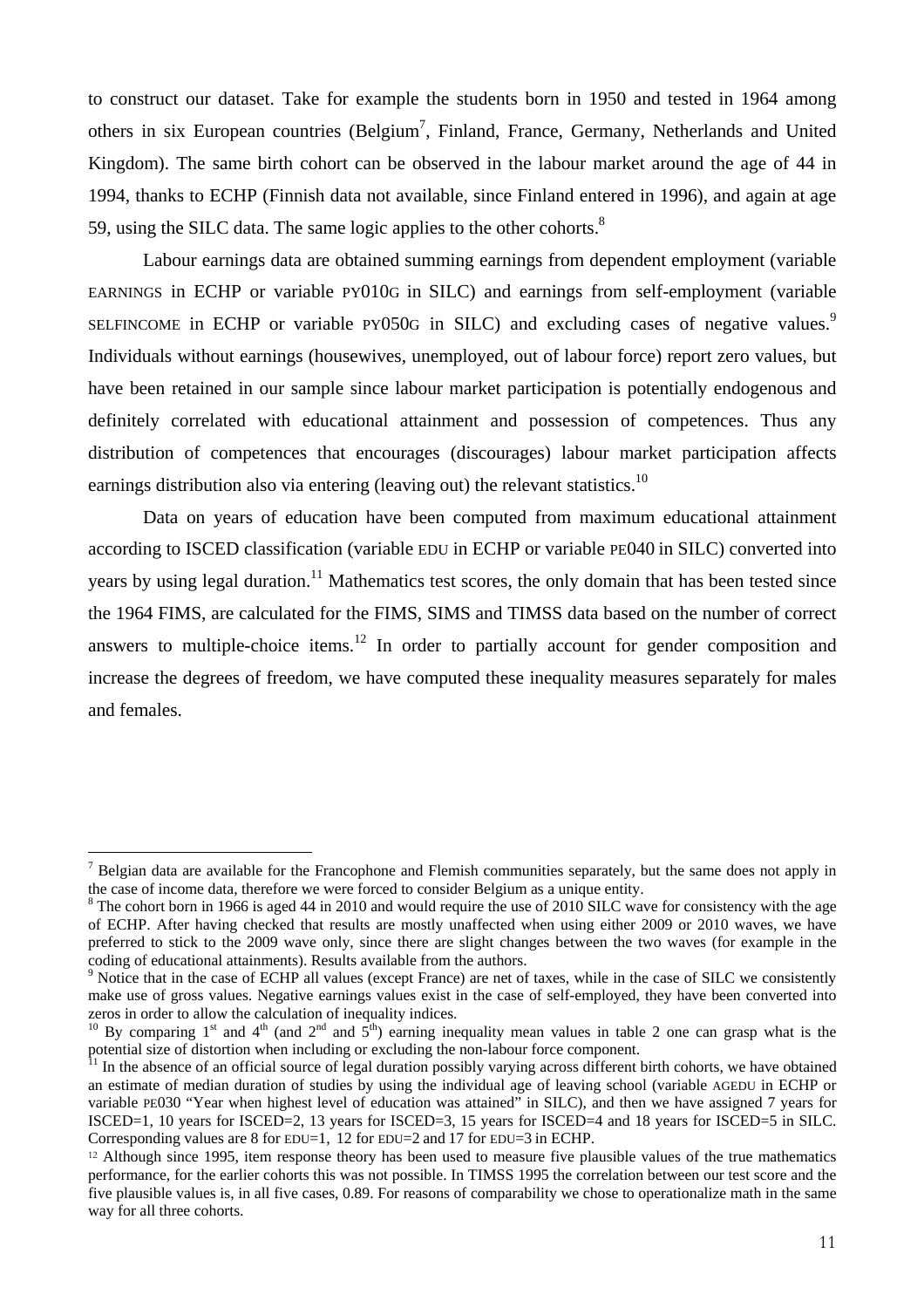| Birth year | Aged 14                                                                                               | Aged 28                                                                                                      | Aged 43-44                                            | Aged 59                                       | matched<br>cohorts/countries |
|------------|-------------------------------------------------------------------------------------------------------|--------------------------------------------------------------------------------------------------------------|-------------------------------------------------------|-----------------------------------------------|------------------------------|
| 1950       | 1964 (from FIMS:<br>BE,FI,FR,DE,NL,UK)                                                                | 1978<br>(data not available)                                                                                 | 1994<br>(from ECHP1994:<br>BE, FR, DE, NL, UK)        | 2009<br>(from SILC2009:<br>BE,FI,FR,DE,NL,UK) |                              |
| 1966       | 1980 (from SIMS:<br>(BE,FI,FR,HU,NL,SE,UK)                                                            | 1994<br>(from ECHP1994:<br>BE, FR, NL, UK)                                                                   | 2009<br>(from SILC2009: BE,<br>FI,FR, HU, NL, SE, UK) |                                               |                              |
| 1981       | 1995 (from TIMS:<br>AT, BE, CZ, DK, FR, DE,<br>GR, HU, IE, IT, LV, NL, NO,<br>PT, SK, SI, ES, SE, UK) | 2009<br>(from SILC2009:<br>AT, BE, CZ, DK, FR, DE,<br>GR, HU, IE, IT, LV, NL, NO,<br>PT, SK, SI, ES, SE, UK) |                                                       |                                               | 19                           |

*Table 1: Construction of the sample – matching rule*

The country inequality measures (averaged over genders) are reported in table A1. Overall, we notice a higher inequality in older birth cohorts, with significant variations across countries, due to differences in educational histories and labour market institutions.<sup>13</sup> Overall we possess an unbalanced panel covering 20 countries with 82 observations (41 country/cohort  $\times$  2 genders). Figure 2 shows the plot of the relevant data, while table 2 reports the descriptive statistics for the relevant variables. From the graph we can observe that there is positive correlation between inequality in quantity and inequality in quality of education for the country/gender/cohort cell available (north-west panel). Both dimensions are also positively correlated with earnings inequality (computed over employees – north-east and south-west panels). In the last south-east panel we contrast earnings inequality for dependent employees and for total employment: the relationship between the twos is altered by the extent of self-employment, labour market participation (which is significantly varying across countries in accordance with gender), unemployment and early retirement (which are both computed at zero incomes).

<sup>&</sup>lt;sup>13</sup> The high inequality recorded among the oldest birth cohort may be due to reduced labour market participation due to retirement (they are aged 59 at the time of the interview). The inclusion of pensions among earnings is prevented by the fact that they are grouped together in "social benefit" keeping separate track of "pension from private own plans".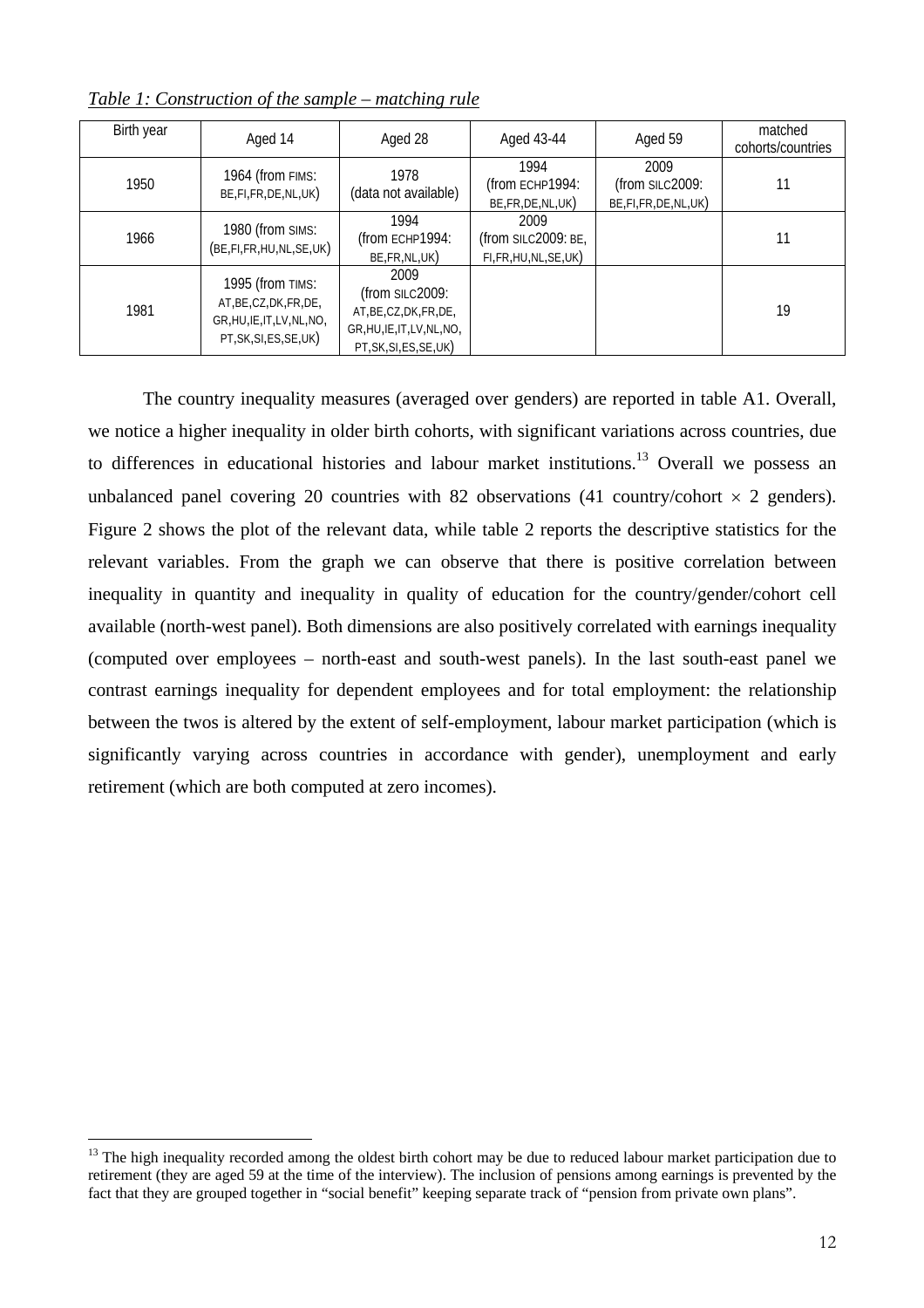#### *Table 2: Descriptive statistics*

| Variable                                                                                                  | Obs. | Mean   | Std.<br>Dev. | Min      | Max   |
|-----------------------------------------------------------------------------------------------------------|------|--------|--------------|----------|-------|
| Gini index on dependent employment gross earnings                                                         | 82   | 0.466  | 0.110        | 0.254    | 0.721 |
| (including non labour force with zero incomes)                                                            |      |        |              |          |       |
| Gini index on gross incomes<br>(including self-employed and non labour force - negative incomes set to 0) | 82   | 0.433  | 0.109        | 0.229    | 0.698 |
| Gini index on years of education                                                                          |      |        |              |          |       |
| (computed from ISCED attainments)                                                                         | 82   | 0.120  | 0.032        | 0.072    | 0.243 |
| Gini index on dependent employment gross earnings                                                         | 82   | 0.310  | 0.061        | 0.193    | 0.452 |
| (only positive values - excluding unemployed with zero incomes)                                           |      |        |              |          |       |
| Gini index on gross incomes                                                                               | 82   | 0.316  | 0.061        | 0.209    | 0.472 |
| (including self-employed but excluding non labour force - negative incomes set to 0)                      |      |        |              |          |       |
| Gini index on years of education                                                                          | 82   | 0.115  | 0.029        | 0.074    | 0.216 |
| (computed from ISCED attainments - only population with positive incomes)                                 |      |        |              |          |       |
| Gini index on math test scores                                                                            | 82   | 0.175  | 0.031        | 0.124    | 0.244 |
| age of individuals (when interviewed about occupational status)                                           | 82   | 37.04  | 11.40        | 28       | 59    |
| reform on public pre-primary schooling                                                                    | 82   | 0.508  | 0.445        | $\Omega$ | 1     |
| compulsory education (start age)                                                                          | 82   | 6.024  | 0.608        | 5        | 7     |
| compulsory education (end age)                                                                            | 82   | 15.415 | 1.440        | 12       | 18    |
| tracking age                                                                                              | 82   | 13.476 | 2.263        | 10       | 16    |
| introduction of standardised test                                                                         | 82   | 0.341  | 0.451        | $\Omega$ |       |
| reform on school accountability                                                                           | 82   | 0.293  | 0.458        | 0        | 1     |
| reform on school teacher autonomy                                                                         | 82   | 0.549  | 0.494        | $\theta$ | 1     |
| reform of university access                                                                               | 82   | 0.606  | 0.430        | 0        | 1     |

Our general strategy, as illustrated in the previous section, is to regress earnings inequality measures onto corresponding inequality measures for years of schooling (proxy for quantity measured over the same population on which non negative/positive earnings are available) and for math test scores when the same cohort was around 14 years old (grade 8, proxy for quality measure). All other potentially confounding factors are controlled by means of corresponding dummies (gender, birth year, age, country and survey).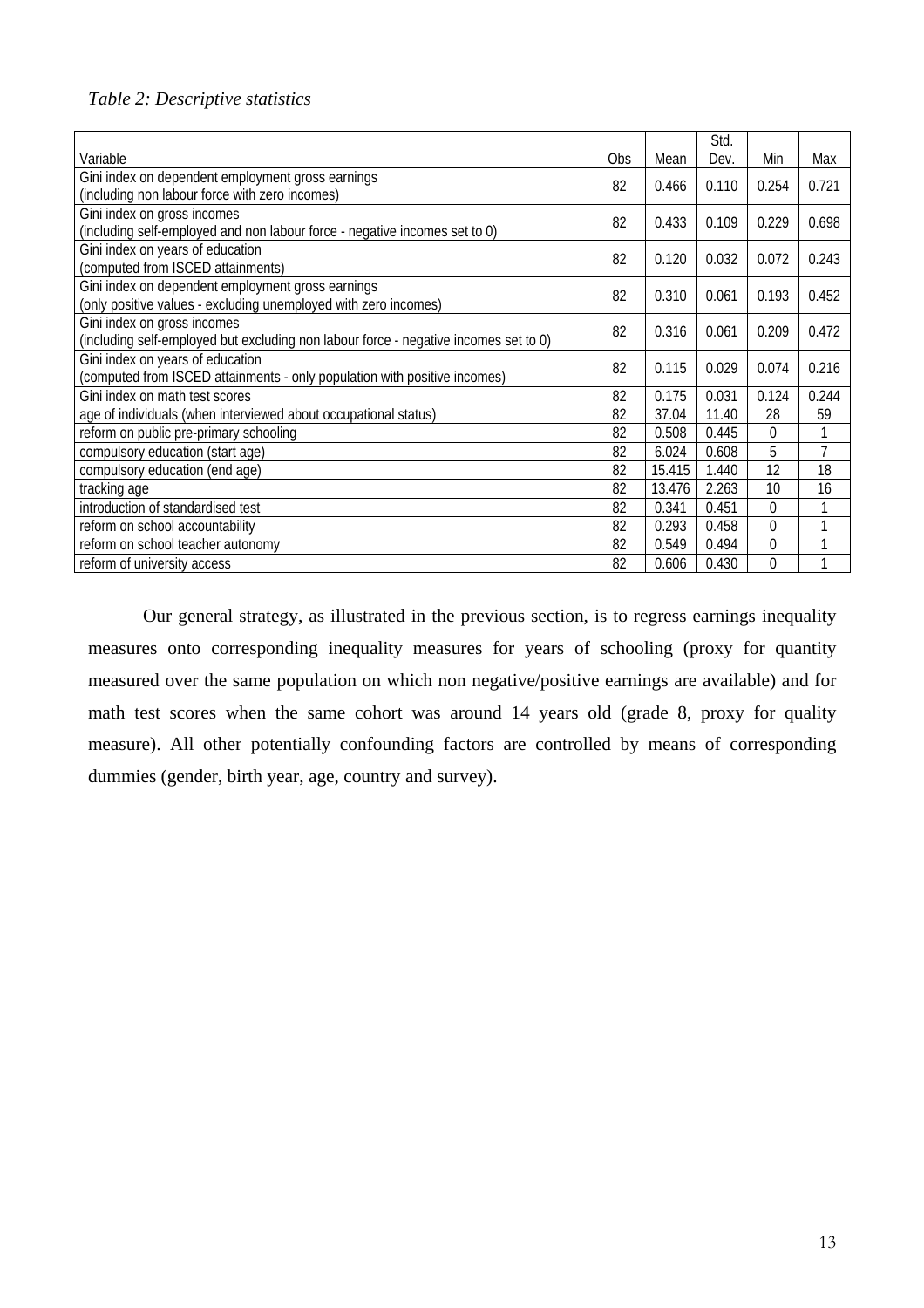

*Figure 2: Inequality in competences, years of schooling, gross labour earnings (from dependent employment and from total employment)*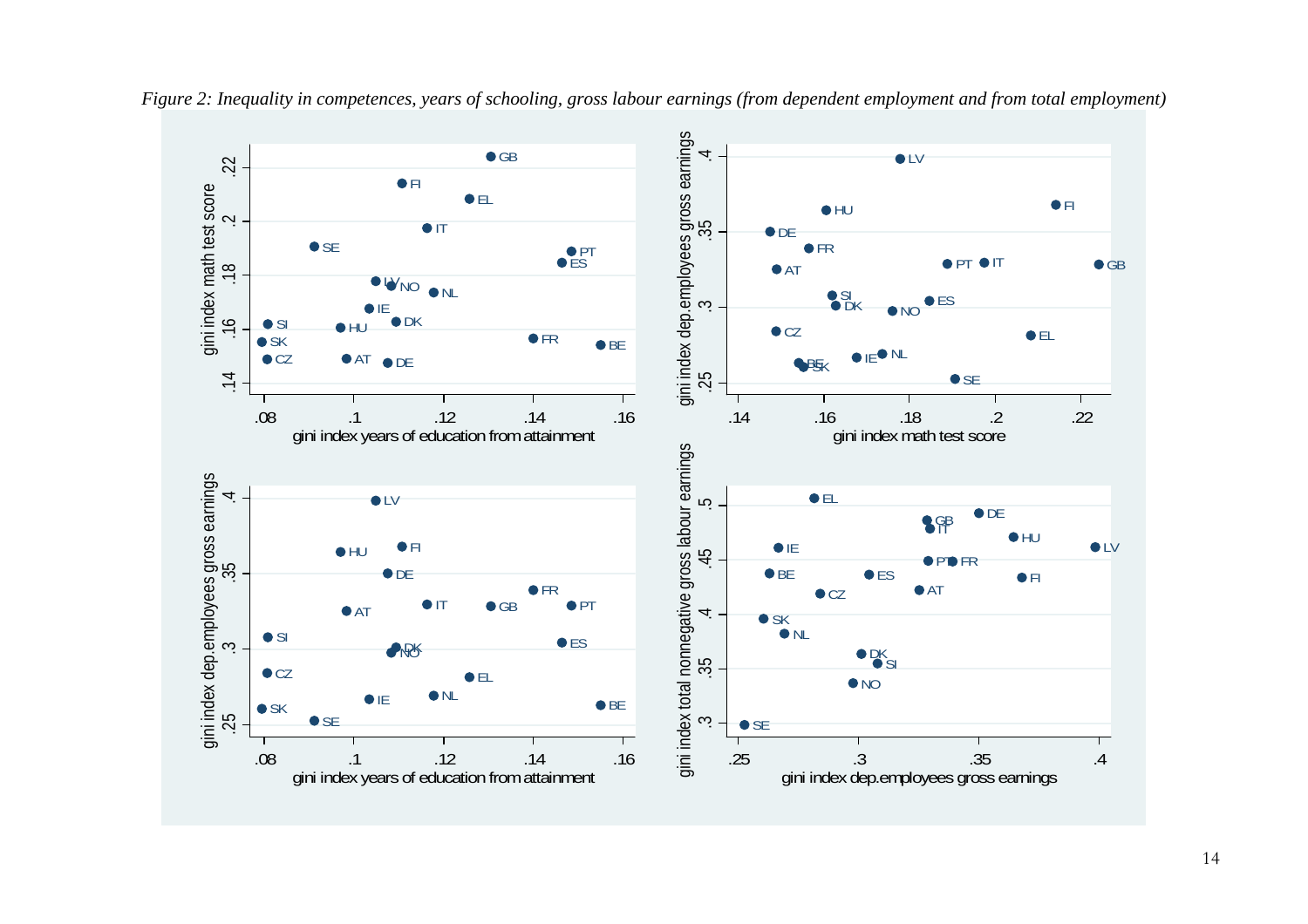We do not have *a priori* about which is the most appropriate inequality measure to be used in this analysis, since each index captures different dimensions of the underlying distributions. In table 3 we propose three inequality measures, which are simply meant as descriptive correlation coefficients. We see that Gini concentration index and coefficient of variation exhibit statistically significant correlations among different dimensions of inequality, supporting the conjecture that inequality in quantity and inequality in quality of human capital are both positively associated with the observed earnings inequality (irrespective of whether we consider dependent employment incomes or total employment incomes). On the contrary, the standard deviation of logs does not conform to our expectation, suggesting that the log-linear functional form assumed in equation (3) does not provide a clear-cut decomposition that can be traced in the data. These correlations are robust against weighting the observation by the underlying population sizes.<sup>14</sup>

|                                              |               | 2             |                             | 4             |                               | 6              |
|----------------------------------------------|---------------|---------------|-----------------------------|---------------|-------------------------------|----------------|
|                                              | Gini index    |               | coefficient of<br>variation |               | standard deviation<br>of logs |                |
|                                              | dep.empl.     | total         | dep.empl.                   | total         | dep.empl.                     | total          |
|                                              | earnings      | earnings      | earnings                    | earnings      | earnings                      | earnings       |
|                                              | (gross)       | (gross)       | (gross)                     | (gross)       | (gross)                       | (gross)        |
| inequality in math test scores               | 0.899         | 0.683         | 1.282                       | 1.100         | 0.464                         | 0.325          |
|                                              | $[0.241]$ *** | $[0.210]$ *** | $[0.388]$ ***               | $[0.351]$ *** | [0.506]                       | [0.409]        |
| inequality in years of education (from ISCED | 0.833         | 0.881         | 1.227                       | 1.278         | $-0.263$                      | 0.197          |
| attainments)                                 | $[0.258]$ *** | $[0.231]$ *** | $[0.366]$ ***               | $[0.361]$ *** | [0.835]                       | [0.747]        |
| male component (share of)                    | $-0.078$      | $-0.107$      | $-0.161$                    | $-0.213$      | $-0.115$                      | $-0.105$       |
|                                              | $[0.017]$ *** | $[0.015]$ *** | $[0.046]$ ***               | $[0.042]$ *** | $[0.049]^{**}$                | $[0.043]^{**}$ |
| <b>Observations</b>                          | 82            | 82            | 82                          | 82            | 82                            | 82             |
| Countries                                    | 20            | 20            | 20                          | 20            | 20                            | 20             |
| R-squared                                    | 0.58          | 0.64          | 0.51                        | 0.56          | 0.18                          | 0.21           |

*Table 3: Gross earnings and educational inequality - alternative inequality measures – OLS* 

Robust standard errors in brackets – constant, age, birth year and survey controls included \* significant at 10%; \*\* significant at 5%; \*\*\* significant at 1%

We have decided to focus on the Gini index as our relevant measure of inequality (columns) (1) and (2) of table 3), since a linear relationship as equation (4) seems to fit the data better.<sup>15</sup> In order to test the robustness of our results, in table 4 we present alternative specifications of the same relationship. In comparison to columns (1) and (2) of table 3, we start introducing country fixed effects, which raise significantly the estimated coefficients of inequalities in quantity and quality of human capital (see columns (1) and (2) of table 4). While we were already taking into account potential heteroscedasticity of residuals, we now consider the potential correlation between

 $14$  Again available from the authors upon request.

 $15$  In addition, the Gini index is a better measure for inequality when compared to the coefficient of variation, since it satisfies a preference for redistribution (Dalton-Pigou principle).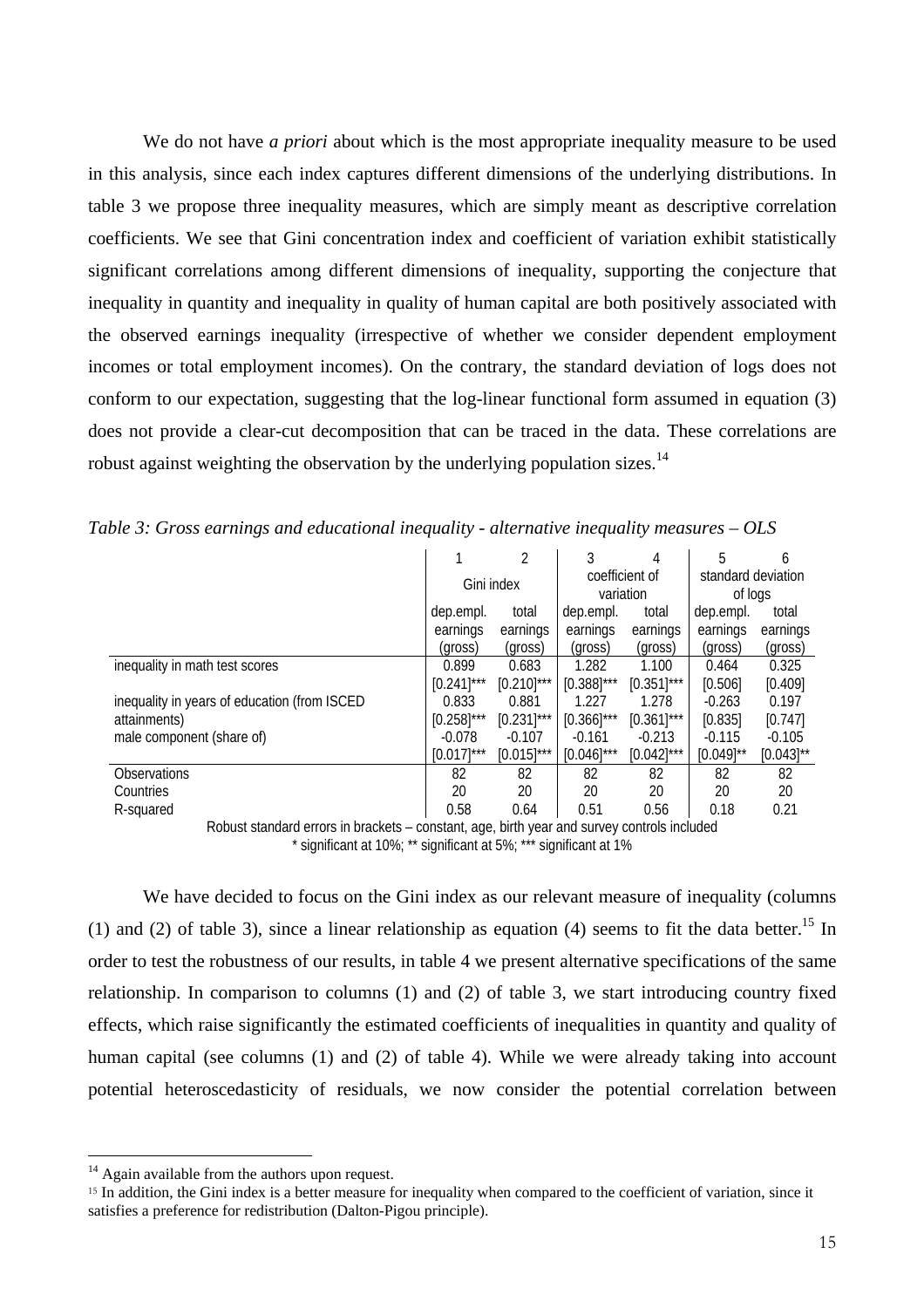inequality measures across genders in the same country: clustering errors weakens the statistical significance of inequality in test scores (columns (3) and (4) of table 4).

If we restrict the analysis to individuals with positive income values (namely the occupied labour force), part of the effect of educational inequalities is absorbed by the sample selection (especially among women and older birth cohorts). As we see from columns (5) and (6) of table 4, both inequality in test scores and inequality in educational attainment (measured across individuals with positive incomes) lose magnitude. This is an indication that whenever we measure earnings inequality we face a huge problem of self-selection into the labour market, that we are unable to properly model in this context. For this reason, we stick to the solution of including all the relevant population, imputing zero incomes when they are out of the labour market.

A final robustness check is obtained if we estimate our model separately for men and women (columns (7) to (10) in table 4). In this "heroic" case (remember that country/cohort/survey fixed effects are using 27 out of 41 degrees of freedom) we still keep some statistical significance for inequality in years of education, but we lose it for inequality in tests score.

Overall, the magnitude of the coefficient on inequality in test scores oscillates between 1 and 1.7, while the coefficient on inequality in years of education remains in the range of half of it, between 0.5 and 0.8. In terms of elasticities (measured at sample means), **earnings inequality measured by Gini concentration indices would exhibit an elasticity of 0.61-0.69 with respect to inequality in test scores and 0.21-0.22 with respect to inequality in years of education**  (computed from columns (3) and (4) of table 4).

|                                  |                                    |                                |                                       | 4                                 | 5                                          | b                                      |                                            | 8                                   | Q                                               | 10                                       |
|----------------------------------|------------------------------------|--------------------------------|---------------------------------------|-----------------------------------|--------------------------------------------|----------------------------------------|--------------------------------------------|-------------------------------------|-------------------------------------------------|------------------------------------------|
|                                  | dep.empl.<br>earnings<br>robust se | total<br>earnings<br>robust se | dep.empl.<br>earnings<br>clustered se | total<br>earnings<br>clustered se | dep.empl.<br>earnings $>0$<br>clustered se | total<br>earnings $>0$<br>clustered se | male<br>dep.empl.<br>earnings<br>clustered | male total<br>earnings<br>clustered | female<br>dep.empl.<br>earnings<br>clustered se | female total<br>earnings<br>clustered se |
| inequality in math test scores   | .631                               | 1.716                          | 1.631                                 | 1.716                             | .084                                       | 1.079                                  | 1.152                                      | 1.615                               | 1.386                                           | 1.517                                    |
|                                  | $[0.555]^{***}$                    | $[0.546]^{***}$                | $[0.815]$ *                           | $[0.817]$ **                      | $[0.508]^{**}$                             | $[0.560]$ *                            | [1.493]                                    | [1.431]                             | [1.729]                                         | [1.836]                                  |
| inequality in years of education | 0.849                              | 0.825                          | 0.849                                 | 0.825                             | 0.570                                      | 0.519                                  | 0.864                                      | 0.604                               | 0.954                                           | 0.928                                    |
| (from isced attainments)         | $[0.371]$ **                       | $[0.354]^{**}$                 | $[0.370]^{**}$                        | $[0.377]^{**}$                    | $[0.153]$ ***                              | $[0.194]^{**}$                         | [0.705]                                    | [0.611]                             | $[0.516]$ <sup>*</sup>                          | [0.600]                                  |
|                                  | $-0.076$                           | $-0.103$                       | $-0.076$                              | $-0.103$                          | $-0.037$                                   | $-0.033$                               |                                            |                                     |                                                 |                                          |
| male component                   | $[0.012]^{***}$                    | $[0.012]$ ***                  | $[0.013]^{***}$                       | $[0.012]$ ***                     | $[0.009]$ ***                              | $[0.010]$ ***                          |                                            |                                     |                                                 |                                          |
| <b>Observations</b>              | 82                                 | 82                             | 82                                    | 82                                | 82                                         | 82                                     | 41                                         | 41                                  | 41                                              | 41                                       |
| R-squared                        | 0.84                               | 0.85                           | 0.84                                  | 0.85                              | 0.77                                       | 0.74                                   | 0.88                                       | 0.87                                | 0.88                                            | 0.86                                     |

*Table 4: Gross earnings and educational inequality – Gini indices – OLS with country fixed effects* 

col.1-2: robust standard errors in brackets - col.3-8: standard errors in brackets clustered by country - constant, country, age, birth year and survey controls included - \* significant at 10%; \*\* significant at 5%; \*\*\* significant at 1%

Despite the fact that schooling presumably ended before entrance in the labour market, and test scores were collected in years when the sampled population was 14 years old, still we cannot claim that inequalities in quantity and quality of human capital are causally correlated with inequalities in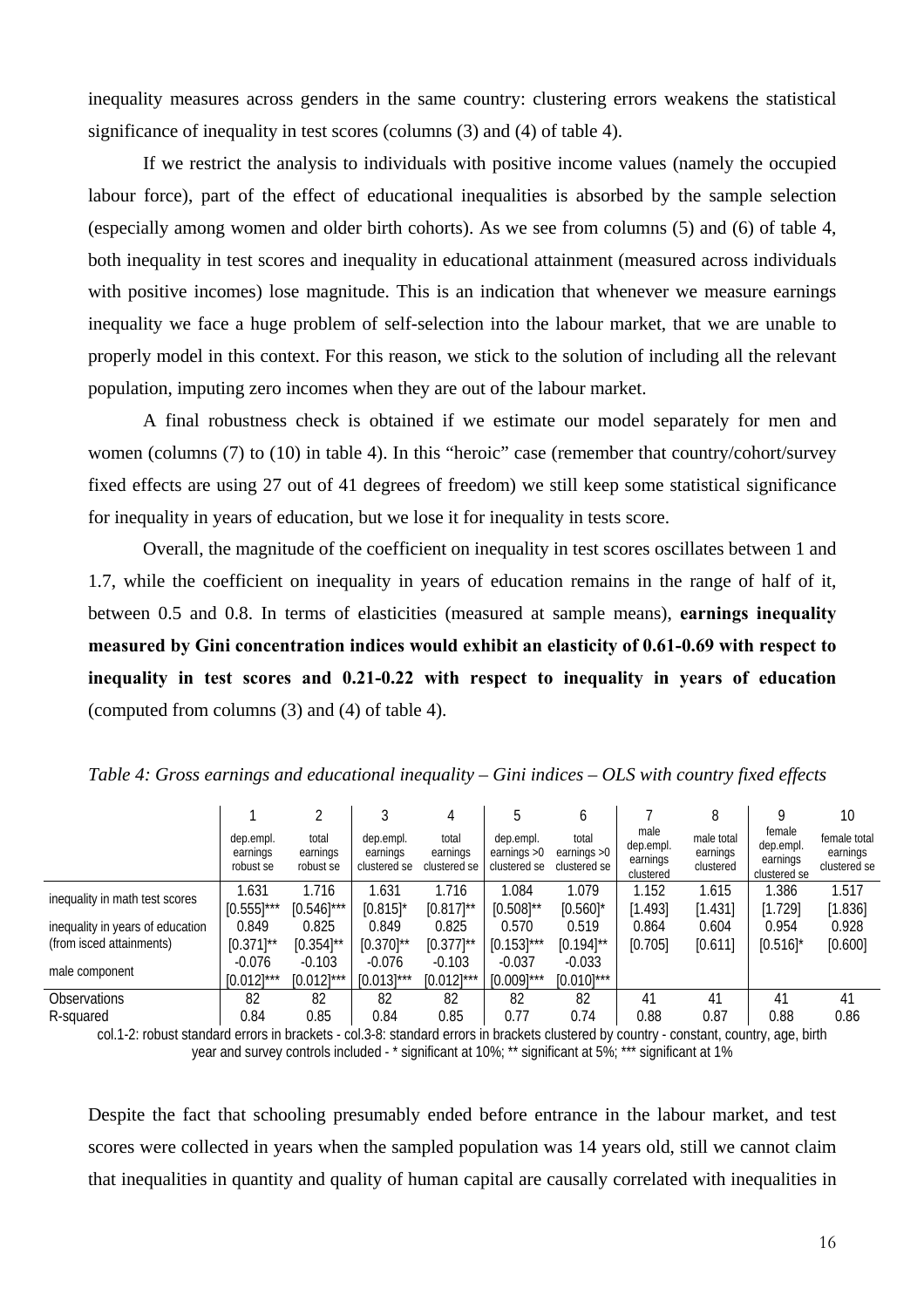earnings and incomes. In order to strengthen the claim of causality, in table 5 we resort to instrumental variable estimation, which has the additional advantage of allowing the study of the impact of educational reforms on income inequality via their impact on inequality in quantity and quality of human capital. As measures of institutional design we exploit here the measures of educational reforms constructed by Braga et al. (2013) covering various stages of schooling.<sup>16</sup>

For ease of comparison in columns (1) and (2) of table 5 we have reproduced columns (3) and (4) of previous table 4. In columns (3) and (4) we present the corresponding IV estimations using a 2SLS estimator, while in columns (5) and (6) a GMM estimator is proposed. The bottom part of the table reports the first stage coefficients of the regression of the potentially endogenous variables (inequality in quantity and inequality in quality of education) onto the instruments represented by measured reforms. Starting with first stage coefficients signs and significance, we notice that inequality in years of education is reduced in countries that expanded pre-primary education or postponed the beginning age for compulsory education, while the school leaving age seems to have a counterintuitive positive correlation.<sup>17</sup> Postponing the age at which students have to choose the secondary school track (wherever the educational system is stratified, like in Austria, Germany, Italy and the Netherlands) seem to increase both inequalities in schooling and test scores.<sup>18</sup> On the contrary, strengthening the standardisation of national educational systems through the introduction of student testing is associated to a reduction of inequality. Finally, consistently with the results of Braga et al. (2013), increasing schools/teachers and universities autonomy reinforce their potential competitiveness, at the expenses of increased educational inequality. Similar patterns are observed in the case of competence inequality. The statistical significance of these effects relies on the method utilised to estimate the variance-covariance matrix: while educational reforms remain significant for test score inequality under both IV estimators, they tend to lose significance in the case of schooling inequality when passing to GMM method of estimation. Notice that all regressions control for country, birth year, age and survey fixed effects, so that reform impacts are identified by time variation within the countries and/or gender differential impacts within each country/year. Using the predicted inequalities in quantity and quality of human capital as regressors for income inequality, we observe that their coefficients lose statistical

 $16$  Braga et al (2013) claim that educational reforms may be effective in reducing inequality in schooling (where this is measured by the Atkinson index computed over years of education), while Bol and Van de Werfhorst (2013) have constructed measure of stratification of the secondary school systems (differentiation of students in different tracks, provision of vocationally specific skills and nationwide standardization of the educational system) showing in a crosssectional framework that the institutional design may be effective in shaping the distribution of student competences.<br><sup>17</sup> Brunello et al. (2009) find that the expansion of duration of compulsory education (which in the p

corresponds to the difference between entry and exit ages) reduces income inequality. According to the results of table 5 the opposite situation occurs, since expansion of compulsory education may be produced by either lowering the starting age or raising the leaving age, in both case yielding a positive impact on inequality in years of education.

 $18$  This latter effect contradicts standard findings in the literature on determinants of test scores(see for example Hanusheck and Woessman 2005) while it is consistent with the findings for inequality in years of education (Brunello and Checchi 2007)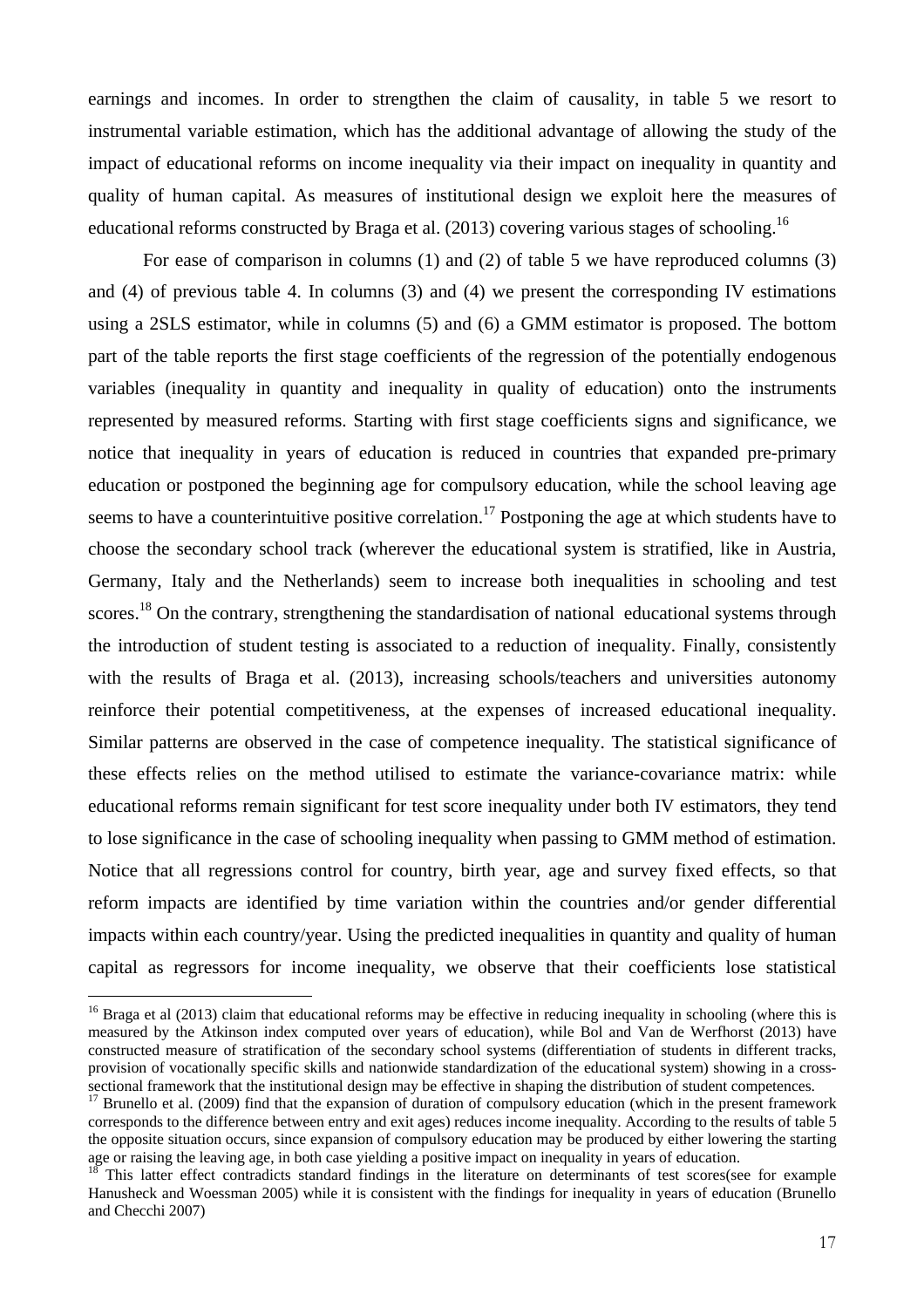significance in comparison with OLS, while rising in magnitude in the case of schooling inequality. As long as educational reforms are reasonable exogenous instruments (which is formally tested as robustness check in Braga et al. 2013), these values can be interpreted as causal impacts. When compared to inequality in wages, the effects of educational inequalities on total earnings inequality tend to be more statistically significant. Looking at column (6), we may say that OLS estimates for test score inequality were upward biased, while the opposite situation occurs for schooling inequality, which now becomes more relevant. In terms of elasticities, the two dimensions of educational inequalities get closer (0.57 for test score inequality and 0.36 for schooling inequality, both computed from column (6) of table 5 at sample means).

|                                              | 1              | $\overline{2}$ | 3               | 4                  | 5               | 6              |
|----------------------------------------------|----------------|----------------|-----------------|--------------------|-----------------|----------------|
|                                              | <b>OLS</b>     |                |                 | IV <sub>2SLS</sub> | <b>IV GMM</b>   |                |
|                                              | dep.empl.      | total          | dep.empl.       | total              | dep.empl.       | total          |
|                                              | earnings       | earnings       | earnings        | earnings           | earnings        | earnings       |
| inequality in math test scores               | 1.631          | 1.716          | 1.073           | 1.269              | 1.519           | 1.426          |
|                                              | $[0.815]$ *    | $[0.817]^{**}$ | [1.029]         | [0.998]            | $[0.579]^{***}$ | $[0.690]^{**}$ |
| inequality in years of education (from isced | 0.849          | 0.825          | 1.277           | 1.544              | 0.73            | 1.314          |
| attainments)                                 | $[0.370]^{**}$ | $[0.377]^{**}$ | [1.261]         | [1.272]            | [0.843]         | [0.916]        |
| Observations                                 | 82             | 82             | 82              | 82                 | 82              | 82             |
| R-squared                                    | 0.84           | 0.85           | 0.84            | 0.83               | 0.83            | 0.84           |
|                                              |                |                |                 | 1st stage:         |                 | 1st stage:     |
|                                              |                |                | Gini math       | Gini yrs           | Gini math       | Gini yrs       |
|                                              |                |                | test            | education          | test            | education      |
| reform on public pre-primary schooling       |                |                | $-0.102$        | $-0.096$           | $-0.102$        | $-0.096$       |
|                                              |                |                | $[0.020]^{***}$ | $[0.020]$ ***      | $[0.021]$ ***   | [0.072]        |
| compulsory education (start age)             |                |                | $-0.066$        | $-0.075$           | $-0.066$        | $-0.075$       |
|                                              |                |                | $[0.012]^{***}$ | $[0.015]^{***}$    | $[0.017]^{***}$ | $[0.041]$ *    |
| compulsory education (end age)               |                |                | 0.01            | 0.009              | 0.01            | 0.009          |
|                                              |                |                | $[0.002]^{***}$ | $[0.002]^{***}$    | $[0.002]^{***}$ | $[0.005]$ *    |
| tracking age                                 |                |                | 0.009           | 0.007              | 0.009           | 0.007          |
|                                              |                |                | $[0.002]^{***}$ | $[0.002]$ ***      | $[0.003]^{**}$  | [0.055]        |
| introduction of standardised test            |                |                | $-0.093$        | $-0.074$           | $-0.093$        | $-0.074$       |
|                                              |                |                | $[0.015]^{***}$ | $[0.014]$ ***      | $[0.018]^{***}$ | [0.055]        |
| reform on school accountability              |                |                | 0.015           | 0.051              | 0.015           | 0.051          |
|                                              |                |                | [0.027]         | $[0.024]$ *        | [0.032]         | $[0.075]$ *    |
| reform on school teacher autonomy            |                |                | 0.03            | 0.029              | 0.030           | 0.029          |
|                                              |                |                | $[0.008]^{***}$ | $[0.009]$ ***      | $[0.008]^{***}$ | [0.018]        |
| reform of university access                  |                |                | 0.082           | 0.038              | 0.082           | 0.038          |
|                                              |                |                | $[0.012]^{***}$ | $[0.011]$ ***      | $[0.015]^{***}$ | [0.037]        |
| R-squared                                    |                |                | 0.94            | 0.77               | 0.94            | 0.77           |
| F test 1st stage [p-value]                   |                |                | 169.5[0.00]     | 1932.2[0.0]        | 29.29 [0.0]     | 1.08 [0.38]    |

*Table 5: Gross earnings and educational inequality – Gini indices – OLS and IV estimates with educational reforms as instruments* 

Standard errors in brackets clustered by country [2sls] or robust against heteroscedasticity [gmm] – \* significant at 10%; \*\* significant at 5%; \*\*\* significant at 1% - constant, gender, age, country, survey and year controls included

Table 6 summarises our policy implications in two ways, either by directly estimating a reduced form (where  $I(y)$  is directly regressed onto the reform variables vector **Z**) or by computing the overall impact of educational reforms onto earnings inequalities. Most of these effects are consistent with previous literature: *reinforcing early (pre)schooling, delaying the beginning age for*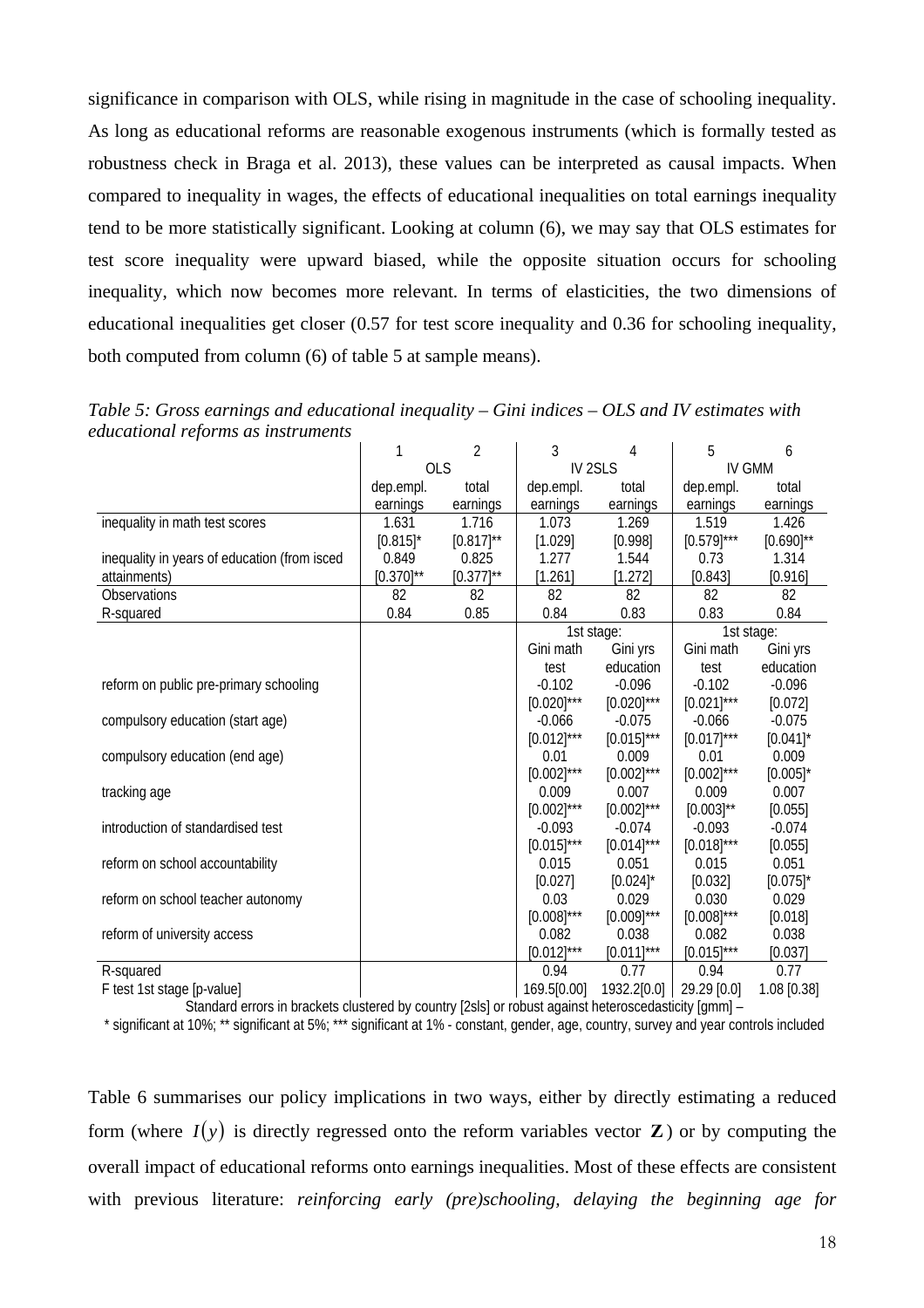*compulsory education, reinforcing educational standardisation by introducing standardised test scores, all reforms yield a reduction in income inequalities observed many years later in the labour market.* On the contrary, *increasing teachers' autonomy* (in the selection of teaching contents), *reinforcing school accountability and/or boosting university autonomy widen income differentials*. According to the reduced form estimation, two additional reforms (increasing the years of education and delaying the tracking) come out statistically insignificant with respect to earnings inequalities. While we are not aware of comparable results in the literature, we can say that these insignificant results are partly at odds with received knowledge, at least with respect to educational achievements.19

|                                        | estimated from<br>reduced form |                | computed from columns<br>$(5)$ and $(6)$ of table 5 |            |
|----------------------------------------|--------------------------------|----------------|-----------------------------------------------------|------------|
|                                        | Gini index                     | Gini index     | Gini index                                          | Gini index |
|                                        | dependent                      | on total       | dependent                                           | on total   |
|                                        | employment                     | labour         | employment                                          | labour     |
|                                        | earnings                       | earnings       | earnings                                            | earnings   |
| reform on public pre-primary schooling | $-0.346$                       | $-0.407$       | $-0.225$                                            | $-0.272$   |
|                                        | $[0.078]^{***}$                | $[0.083]$ ***  |                                                     |            |
| compulsory education (start age)       | $-0.200$                       | $-0.226$       | $-0.155$                                            | $-0.193$   |
|                                        | $[0.053]$ ***                  | $[0.056]$ ***  |                                                     |            |
| compulsory education (end age)         | 0.001                          | 0.008          | 0.022                                               | 0.026      |
|                                        | [0.007]                        | [0.008]        |                                                     |            |
| tracking age                           | $-0.007$                       | $-0.005$       | 0.019                                               | 0.022      |
|                                        | [0.008]                        | [0.008]        |                                                     |            |
| introduction of standardised test      | $-0.178$                       | $-0.232$       | $-0.195$                                            | $-0.230$   |
|                                        | $[0.076]^{**}$                 | $[0.088]$ **   |                                                     |            |
| reform on school accountability        | 0.176                          | 0.232          | 0.060                                               | 0.088      |
|                                        | $[0.099]$ *                    | $[0.102]^{**}$ |                                                     |            |
| reform on school teacher autonomy      | 0.100                          | 0.125          | 0.067                                               | 0.081      |
|                                        | $[0.031]$ ***                  | $[0.032]$ ***  |                                                     |            |
| reform of university access            | 0.077                          | 0.104          | 0.152                                               | 0.167      |
|                                        | [0.052]                        | $[0.055]$ *    |                                                     |            |
| Observations                           | 82                             | 82             |                                                     |            |
| R-squared                              | 0.83                           | 0.85           |                                                     |            |

*Table 6. Reduced form multipliers computed from table 5: effects of policies on income inequality* 

\* significant at 10%; \*\* significant at 5%; \*\*\* significant at 1%

 $\overline{a}$ 

Standard errors in brackets clustered by country - constant, gender, age, country, survey and year controls included

In order to appreciate the magnitude of these impacts, in figure 3 we have plotted the reduced form coefficients (column 1 of table 6) multiplied by one standard deviation change of the reform variables. Results are strongly consistent with the findings of Braga et al. (2013): some reforms

<sup>19</sup> Brunello et al. (2009) for example show that compulsory school reforms significantly affect educational attainment, especially among individuals belonging to the lowest quantiles of the distribution of ability. They also provide evidence that additional education reduces conditional wage inequality. Brunello and Checchi (2007) have shown that rising the tracking age lowers the average years of education but reduces the inequality in adult competences. On the contrary Hanusheck and Woessman (2005) provide evidence that rising the tracking age lowers the average level of competences and increases its dispersion. Finally Bol and Van de Werfhorst (2013) have shown that rising tracking age and introducing central examination reduces the inequality of opportunities, because it lowers the gradient of parental background.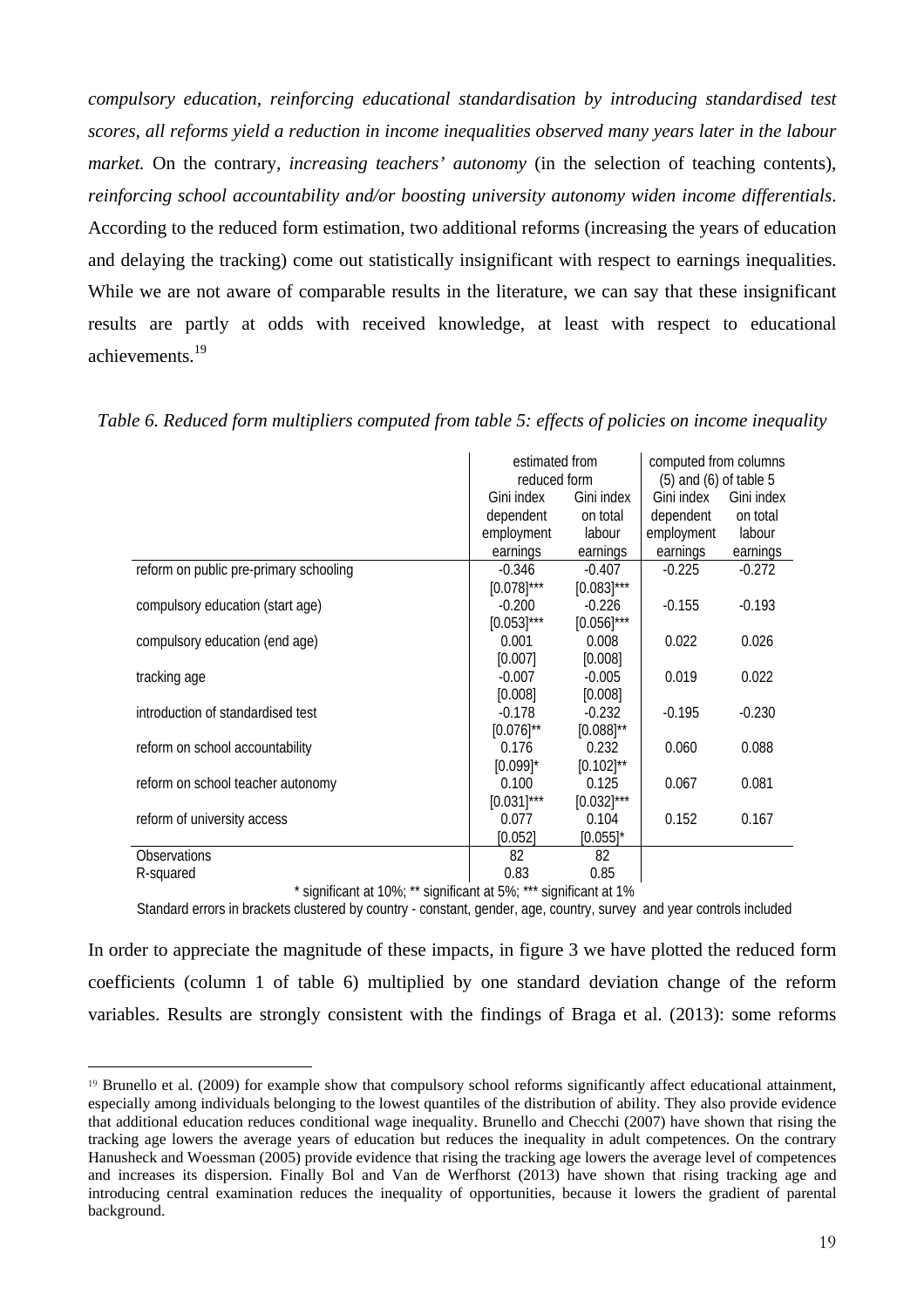(that they call "inclusive") are effective in reducing earnings inequality, the strongest impact exerted by the expansion of public pre-primary education; other reforms (that they termed "selective" because they increase the degree of competition among educational institutions) are effective in raising income inequality, via increased variability in both dimensions of human capital in the relevant population. Some of these effects are weak and not statistically different from zero (like tracking age, the variation in compulsory education end age or the university access), but the remaining ones have relevant magnitudes, since the measure units of the horizontal axis of figure 3 are to be interpreted as Gini points.



Figure 3 – Income inequality impact of educational reforms

Overall, our results do not reject our conjecture that inequality in education affects inequality in earnings along two dimensions, quality and quantity. In addition, we have also shown that inequality in quality (as measured by student test scores) and inequality in quantity (as measured by years of schooling) respond to educational policies.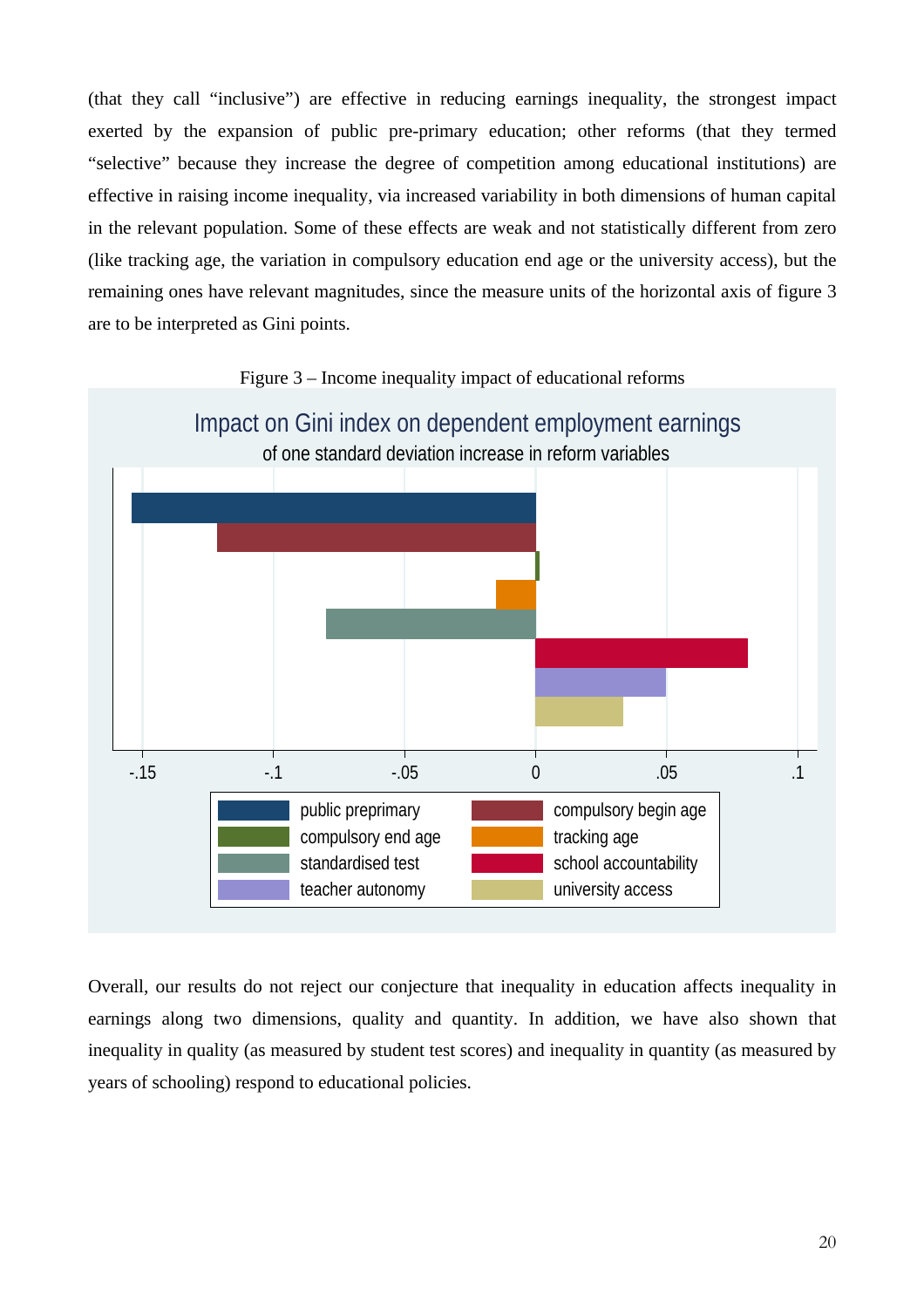#### **Conclusions and discussion**

We studied the relationship between educational policies, educational distributions and income inequality. Adopting a framework in which educational distributions have both a qualitative and a quantitative dimension, with quality referring to student performance on standardized tests, and quantity referring to the attained level of education, we examined whether educational reforms affect education, and, through education, the distribution of incomes in society. By combining four different sources of cross-nationally comparative data (international student assessments, educational attainment, income distributions, and a newly collected data set on educational reforms), we were able to examine data for cohorts born between 1950 and 1981. Our results indicated that educational reforms do have an effect on the distribution of the quality and the quantity of education. The distribution of skills and attainment is furthermore related to the level of income/earnings inequality in a society. Consequently, educational policies have an impact on the income and earnings distributions. These findings are supportive of the idea that educational policies can be part of an effective strategy to address income and earnings distributions.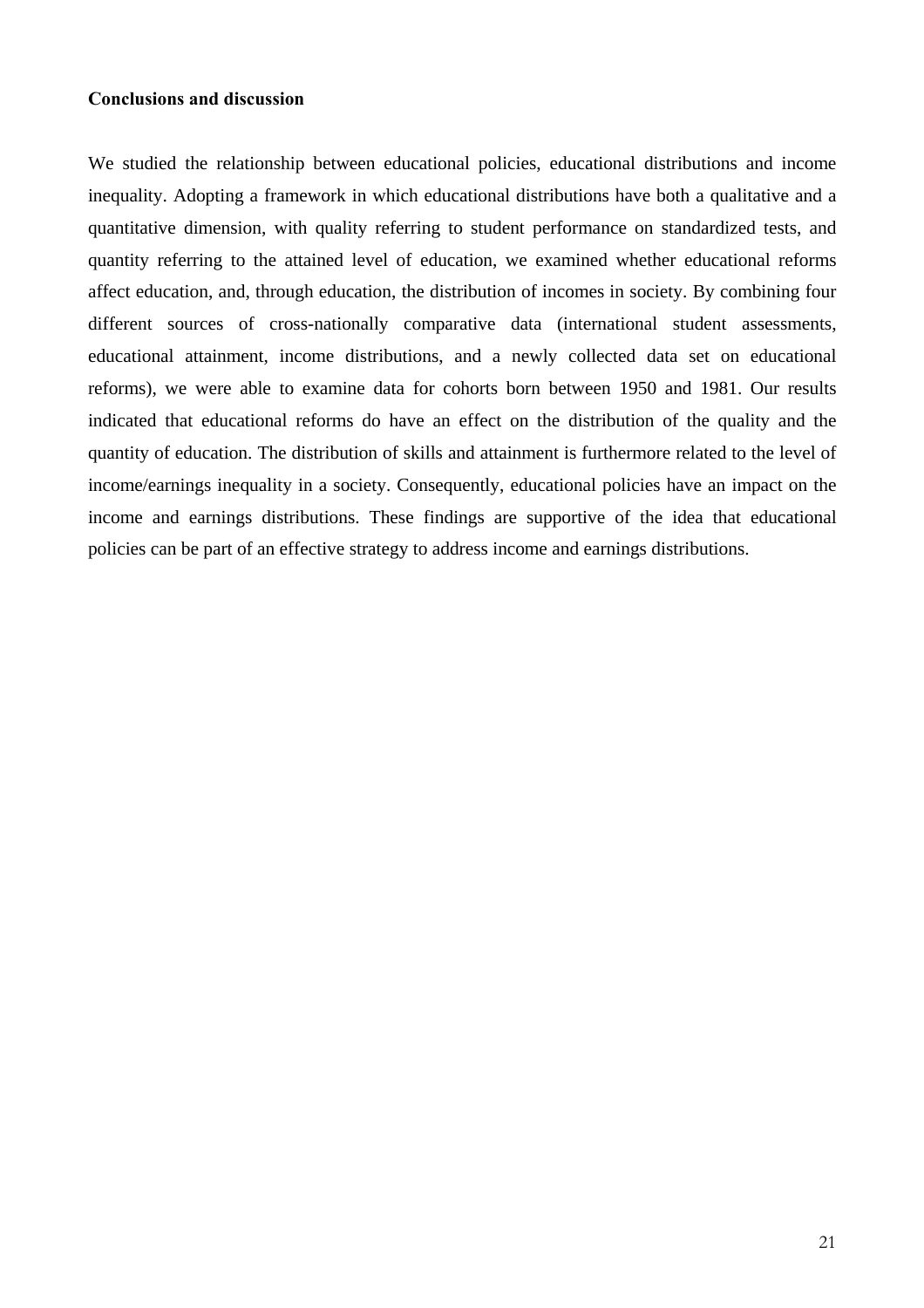#### **References**

- Acemoglu, Daron and David Autor. 2011. Skills, Tasks and Technologies: Implications for Employment and Earning. in Orley Ashenfelter and David Card(eds) *Handbook of labor economics -* vol.4b. Amsterdam: Elsevier North Holland: 1043-1171
- Arum, R., and Shavit, Y. (1995). Secondary Vocational Education and the Transition from School to Work. *Sociology of Education*, *68*(July), 187–204.
- Bedard, Kelly and Christopher Ferrall. 2003. Wage and test score dispersion: some international evidence. *Economics of Education Review* 22: 31–43
- Blau, Francine and Kahn, Lawrence. 2005. Do cognitive test scores explain higher US wage inequality. *Review of Economics and Statistics*, 87(1): 184-193.
- Bol, Thijs, en Van de Werfhorst, Herman G. (2013). Educational Systems and the Trade-off Between Labor Market Allocation and Equality of Educational Opportunity. *Comparative Education Review*, 57(2): 285-308.
- Braga M., Checchi D. and Meschi E. 2013. Institutional Reforms and Educational Attainment in Europe: A long run perspective. *Economic Policy* 73: 45-100
- Brunello, G., and Checchi, D. (2007). Does school tracking affect equality of opportunity? New international evidence. *Economic Policy*, *22*(52), 781–861.
- Brunello, G., Fort, M. and Weber, G. 2009. Changes in Compulsory Schooling, Education and the Distribution of Wages in Europe, *Economic Journal*, 119(536): 516-539.
- Buchmann, C., and Dalton, B. (2002). Interpersonal Influences and Educational Aspirations in 12 Countries: The Importance of Institutional Context. *Sociology of Education*, *75*(2), 99–122.
- Buchmann, C., and Park, H. (2009). Stratification and the formation of expectations in highly differentiated educational systems. *Research in Social Stratification and Mobility*, *27*(4), 245–267.
- Card, David. 1999. The causal effect of education on earnings. in Ashenfelter, O. and D.Card (eds). *Handbook of Labor Economics* – vol.3. Amsterdam: Elsevier North Holland: 1801-1863
- Cobb-Clark, D. A., Sinning, M., and Stillman, S. (2012). Migrant Youths' Educational Achievement The Role of Institutions. *The ANNALS of the American Academy of Political and Social Science*, *643*(1), 18–45.
- De Gregorio, J. and Lee, J. (2002). Education and Income Inequality: New Evidence From Cross-Country Data. *Review of Income and Wealth*, *48*(3), 395–416.
- Dronkers, J., and De Heus, M. (2010). Negative selectivity of Europe's guest-worker immigration? The educational achievement of children of immigrants compared with native children in their origin countries. In E. De Corte and J. Fenstad (Red.), *From Information to Knowledge; from Knowledge to Wisedom: Challenges and Changes facing Higher Education in the Digital Age* (pp. 89–104). London: Portland Press. Geraadpleegd van http://mpra.ub.uni-muenchen.de/22213/
- Duru-Bellat, Marie and Bruno Suchaut. 2005. L'approche sociologique des effets du contexte scolaire : Méthodes et difficultés. *Revue internationale de psychologie sociale* 18:5–42.
- Entorf, H., and Lauk, M. (2008). Peer effects, social multipliers and migrants at school: an international comparison. *Journal of Ethnic and Migration Studies*, *34*(4), 633–654.
- Freeman, Richard and Ronald Schettkat. 2001. Skill Compression, Wage Differentials and Employment: Germany vs. the US. *Oxford Economic Papers*, 53:3, pages 582-603..
- Galor, Oded. 2012 Inequality, Human Capital Formation and the Process of Development. in Eric A. Hanushek, Stephen Machin and Ludger Woessmann (eds). *Handbook of the Economics of Education* – vol.4c Amsterdam: Elsevier North Holland: 441-493
- Goldin, Claudia D., & Katz, Lawrence F. (2009). *The Race between Education and Technology*. Harvard University Press.Green, D. and Riddell, W. 2003. Literacy and earnings: an investigation of the interaction of cognitive and unobserved skills in earnings generation. *Labour Economics* 100(2): 165-84.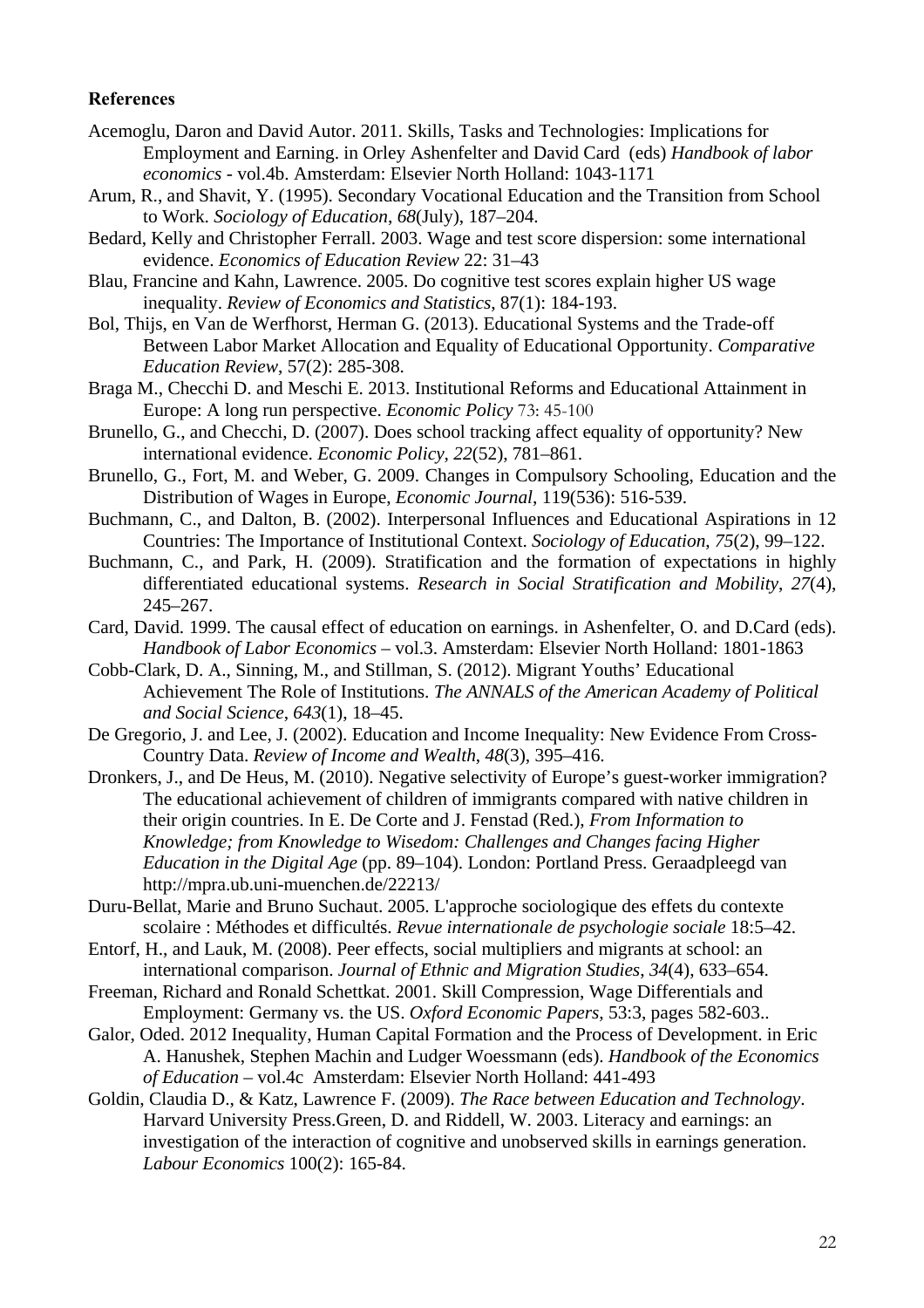- Hanushek, Eric A., and Woessmann, Ludger. 2005. Does Educational Tracking Affect Performance and Inequality? Differences-in-Differences Evidence Across Countries. *Economic Journal* 116: C63-C76.
- Hanushek, Eric A., and Woessmann, Ludger. (2011). The Economics of International Differences in Educational Achievement. In E. A. Hanushek, S. Machin, and L. Woessmann (Red.), *Handbooks of the Economics of Education* (Vol. 3, pp. 89–200). The Netherlands: North-Holland/Elsevier.
- Heckman, James, Lance J. Lochner and Petra E. Todd. 2006. Earnings Functions, Rates of Return and Treatment Effects: The Mincer Equation and Beyond. in E.Hanushek and F.Welch (eds). *Handbook of the Economics of Education* – vol.4a. Amsterdam: Elsevier North Holland: 307-458
- Horn Daniel. 2009. Age of Selection Counts: A Cross-country Analysis of Educational Institutions. *Educational Research and Evaluation* 15: 343-366.
- Huang, M.-H. (2009). Classroom Homogeneity and the Distribution of Student Math Performance: A Country-Level Fixed-Effects Analysis. *Social Science Research*, *38*, 781–791.
- Husén, T. (1973). The Standard of the Elite: Some Findings from the IEA International Survey in Mathematics and Science. *Acta Sociologica*, *16*(4), 305–323.
- Kerckhoff, A. C. (1977). The Realism of Educational Ambitions in England and the United States. *American Sociological Review*, *42*(4), 563–571
- Kerckhoff, A. C. (1995). Institutional Arrangements and Stratification Processes in Industrial Societies. *Annual Review of Sociology*, *15*, 323–347.
- Koçer, R. G., and Van de Werfhorst, H. G. (2012). Does education affect opinions on economic inequality? A joint mean and dispersion analysis. *Acta Sociologica*, *55*(3), 251–272.
- Marks, G. N. (2005). Cross-national differences and accounting for social class inequalities in education. *International Sociology*, *20*(4), 483–505.
- Meyers, M. K., & Gornick, J. C. (2003). Public or Private Responsibility? Early Childhood Education and Care, Inequality, and the Welfare State. *Journal of Comparative Family Studies*, *34*(3), 379–411.
- Micklewright, J., and Schnepf, S. V. (2007). Inequality of learning in industrialized countries. In S. P. Jenkins and J. Micklewright (Red.), *Inequality and Poverty Re-examined* (pp. 129–145). Oxford: Oxford University Press.
- Montt, G. (2011). Cross-national Differences in Educational Achievement Inequality. *Sociology of Education*, *84*(1), 49–68.
- Peracchi, Franco. 2006. Educational Wage Premia and the Distribution o f Earnings: An International Perspective. in E.Hanushek and F.Welch (eds). *Handbook of the Economics of Education* – vol.4a. Amsterdam: Elsevier North Holland: 189-254
- Pfeffer, F. T. (2008). Persistent Inequality in Educational Attainment and its Institutional Context. *European Sociological Review*, *24*(5), 543–565.
- Rodríguez-Pose, A., and Tselios, V. (2009). Education and Income Inequality in the Regions of the European Union. *Journal of Regional Science*, *49*(3), 411–437.
- Schüz, G., Ursprung, H. and Woessmann, L. 2008. Education Policy and Equality of Opportunity. *Kyklos*, vol. 61(2): 279-308.
- Shavit, Y., and Müller, W. (2000). Vocational secondary education. *European Societies*, *2*(1), 29– 50.
- Solga, H. (2014). Education, economic inequality and the promises of the social investment state. *Socio-Economic Review*, *12*(2), 269–297.
- Vandenberge, V. (2006). Achievement effectiveness and equity: the role of tracking, grade repetition and inter-school segregation. *Applied Economics Letters*, *13*(11), 685–693.
- Van de Werfhorst, Herman G. and Jonathan J.B. Mijs. 2010. Achievement Inequality and the Institutional Structure of Educational Systems: A Comparative Perspective. *Annual Review of Sociology, 36*, 407-428.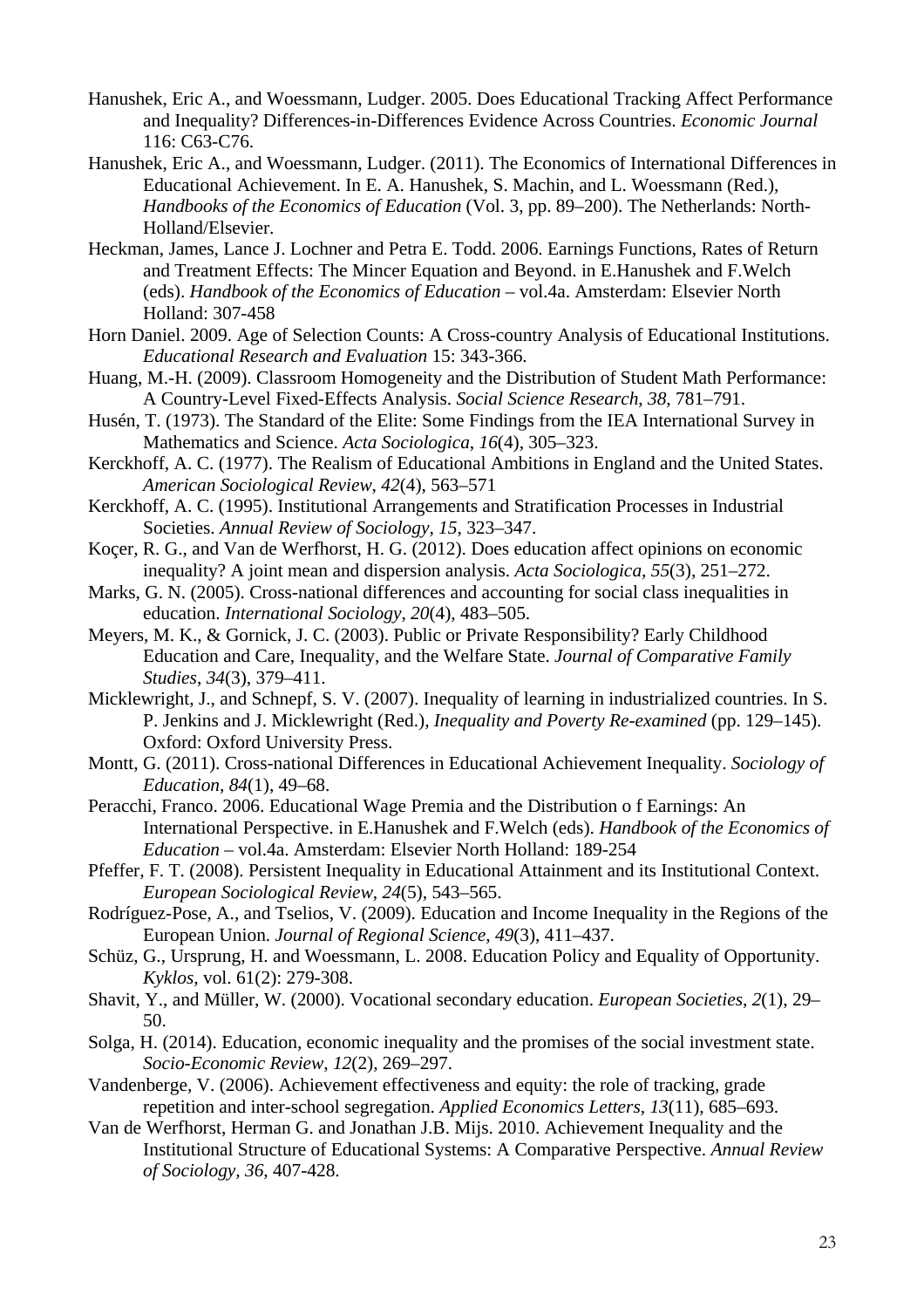Wössmann, L. 2005. The effect heterogeneity of central examinations: evidence from TIMSS, TIMSS-Repeat and PISA. *Education Economics* 13(2): 143-169.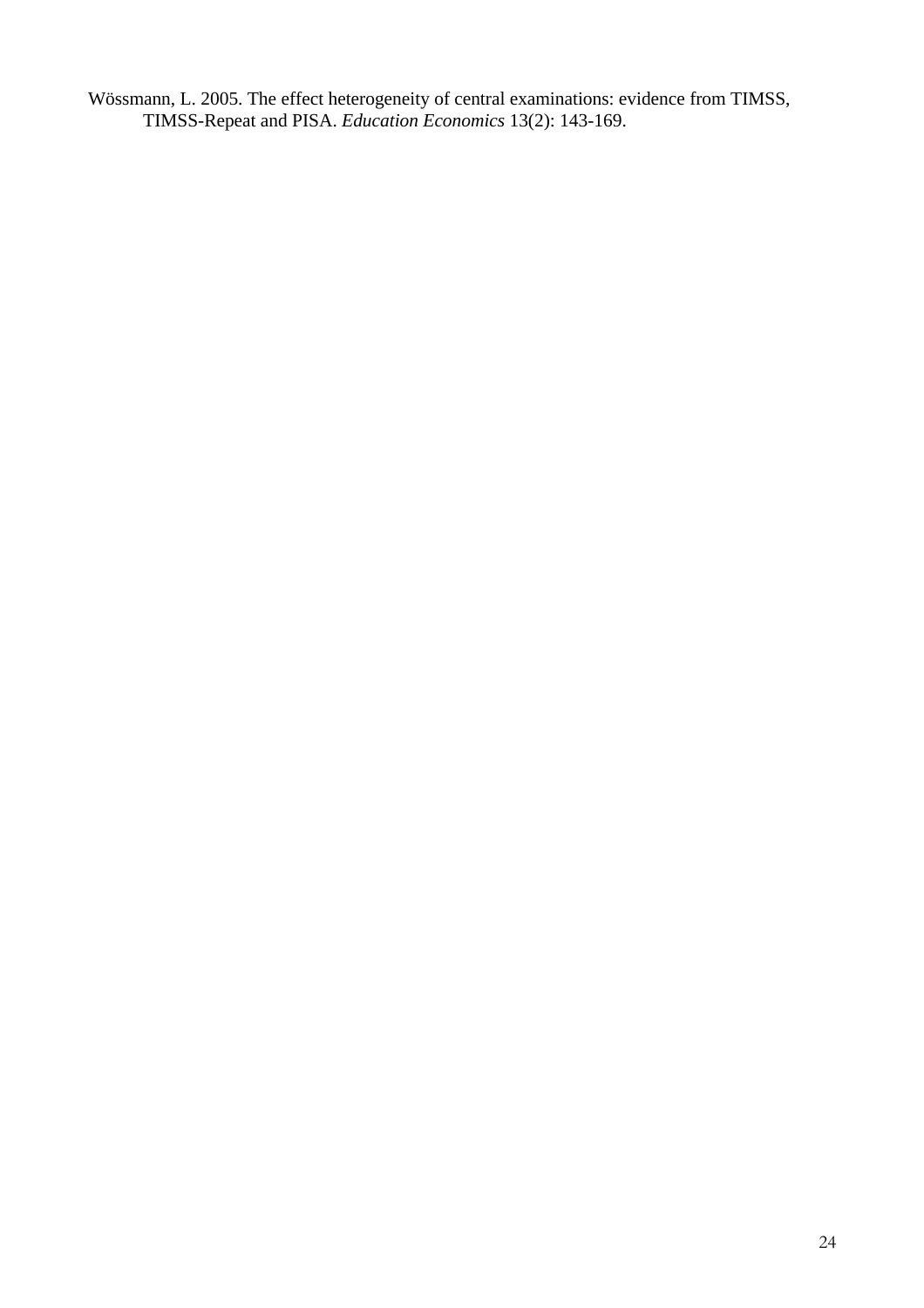Table A1 – Inequality in earnings and educational attainment – averages across gender and age

### cohorts

 $1<sup>st</sup>$  number: Gini index on gross total labour earnings of employed –

 $2<sup>nd</sup>$  number: Gini index on years of education of the same population (from maximal educational attainment) –

 $3<sup>rd</sup>$  number: Gini index on math test score –

|      |  | $4th$ number: individuals with positive incomes |  |
|------|--|-------------------------------------------------|--|
| – rh |  |                                                 |  |

| 5 <sup>th</sup> number: observations available in the sample | number. marviduals with positive incomes |                |                |                  |
|--------------------------------------------------------------|------------------------------------------|----------------|----------------|------------------|
|                                                              |                                          | birth year     |                |                  |
|                                                              | 1950                                     | 1966           | 1981           | Total            |
| Austria                                                      |                                          |                | 0.32           | 0.32             |
|                                                              |                                          |                | 0.10           | 0.10             |
|                                                              |                                          |                | 0.15           | 0.15             |
|                                                              |                                          |                | 134            | 134              |
|                                                              |                                          |                | $\overline{2}$ | $\overline{2}$   |
| Belgium                                                      | 0.32                                     | 0.25           | 0.21           | 0.27             |
|                                                              | 0.15                                     | 0.12           | 0.10           | 0.13             |
|                                                              | 0.17                                     | 0.15           | 0.12           | 0.15             |
|                                                              | 202                                      | 282            | 136            | 620              |
|                                                              | 4                                        | $\overline{4}$ | $\overline{2}$ | 10               |
| Czech Republic                                               |                                          |                | 0.30           | 0.30             |
|                                                              |                                          |                | 0.08           | 0.08             |
|                                                              |                                          |                | 0.15           | 0.15             |
|                                                              |                                          |                | 188            | 188              |
|                                                              |                                          |                | $\sqrt{2}$     | $\overline{2}$   |
| Denmark                                                      |                                          |                | 0.30           | 0.30             |
|                                                              |                                          |                | 0.11           | 0.11             |
|                                                              |                                          |                | 0.16           | 0.16             |
|                                                              |                                          |                | 97             | 97               |
|                                                              |                                          |                | $\overline{2}$ | $\overline{2}$   |
| Finland                                                      | 0.37                                     | 0.35           |                | 0.36             |
|                                                              | 0.12                                     | 0.10           |                | 0.11             |
|                                                              | 0.21                                     | 0.22           |                | 0.21             |
|                                                              | 363                                      | 361            |                | 724              |
|                                                              | $\overline{2}$                           | $\overline{2}$ |                | $\overline{4}$   |
| France                                                       | 0.41                                     | 0.33           | 0.26           | 0.35             |
|                                                              | 0.17                                     | 0.12           | 0.10           | 0.14             |
|                                                              | 0.18                                     | 0.15           |                |                  |
|                                                              |                                          |                | 0.14           | 0.16             |
|                                                              | 456<br>$\overline{4}$                    | 545            | 246            | 1247             |
|                                                              |                                          | $\overline{4}$ | $\overline{2}$ | 10               |
| Germany                                                      | 0.35                                     |                | 0.36           | 0.35             |
|                                                              | 0.12                                     |                | 0.09           | 0.11             |
|                                                              | 0.14                                     |                | 0.16           | 0.15             |
|                                                              | 638                                      |                | 185            | 823              |
|                                                              | 4                                        |                | $\overline{2}$ | $\boldsymbol{6}$ |
| Greece                                                       |                                          |                | 0.31           | 0.31             |
|                                                              |                                          |                | 0.11           | 0.11             |
|                                                              |                                          |                | 0.21           | 0.21             |
|                                                              |                                          |                | 168            | 168              |
|                                                              |                                          |                | $\sqrt{2}$     | $\overline{2}$   |
| Hungary                                                      |                                          | 0.35           | 0.37           | 0.36             |
|                                                              |                                          | 0.09           | 0.09           | 0.09             |
|                                                              |                                          | 0.16           | 0.16           | 0.16             |
|                                                              |                                          | 266            | 234            | 500              |
|                                                              |                                          | $\overline{2}$ | $\overline{2}$ | $\overline{4}$   |
| Ireland                                                      |                                          |                | 0.26           | 0.26             |
|                                                              |                                          |                | 0.10           | 0.10             |
|                                                              |                                          |                | 0.17           | 0.17             |
|                                                              |                                          |                | 85             | 85               |

2 2